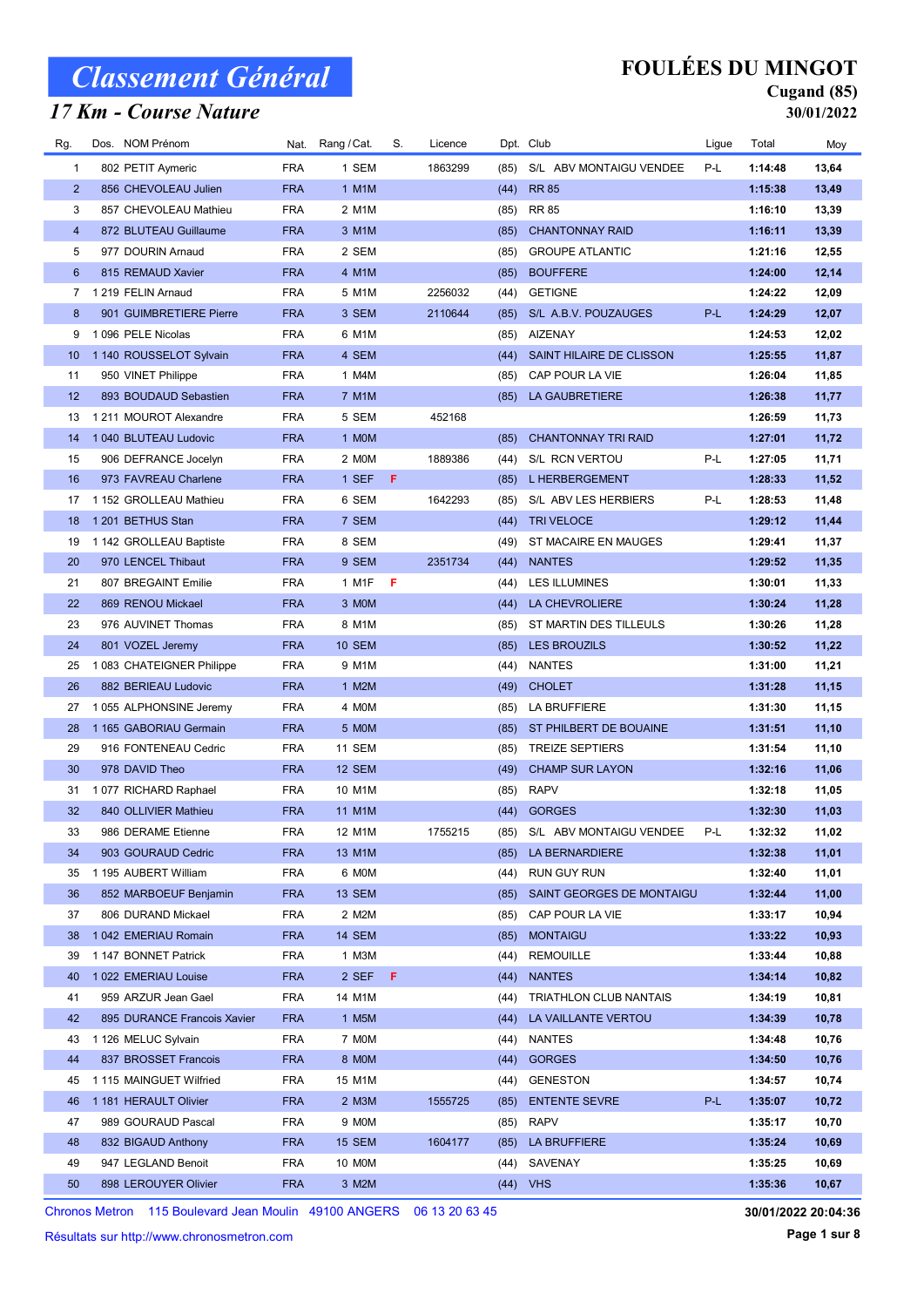### 17 Km - Course Nature

### FOULÉES DU MINGOT

#### Cugand (85) 30/01/2022

| Rg. | Dos. NOM Prénom              |            | Nat. Rang / Cat. | S. | Licence |      | Dpt. Club                       | Ligue | Total   | Moy    |
|-----|------------------------------|------------|------------------|----|---------|------|---------------------------------|-------|---------|--------|
| 51  | 1 193 ROUX Maxime            | <b>FRA</b> | 16 SEM           |    |         | (44) | <b>MAISDON SUR SEVRE</b>        |       | 1:35:36 | 10,67  |
| 52  | 1 190 COGREL Nicolas         | <b>FRA</b> | 11 M0M           |    |         | (44) | L HEMA/ CHU NANTES              |       | 1:35:48 | 10,65  |
| 53  | 1 135 PASQUIER Thomas        | <b>FRA</b> | 17 SEM           |    |         | (49) | <b>CHOLET</b>                   |       | 1:36:02 | 10,62  |
| 54  | 811 MALGOGNE Alexis          | <b>FRA</b> | 18 SEM           |    |         | (44) | <b>GETIGNE</b>                  |       | 1:36:04 | 10,62  |
| 55  | 866 LEFEBVRE Mickael         | <b>FRA</b> | 16 M1M           |    |         | (44) | <b>GORGES</b>                   |       | 1:36:16 | 10,60  |
| 56  | 1 173 JOLIVET Wilfried       | <b>FRA</b> | 17 M1M           |    |         | (49) | <b>BEAUPREAU EN MAUGES</b>      |       | 1:36:24 | 10,58  |
| 57  | 927 PINEAU Denis             | <b>FRA</b> | 4 M2M            |    |         | (49) | <b>SAINT GERMAIN SUR MOINE</b>  |       | 1:36:56 | 10,52  |
| 58  | 1030 HASCOET Kevin           | <b>FRA</b> | 19 SEM           |    |         | (44) | <b>SAINT HERBLAIN</b>           |       | 1:36:58 | 10,52  |
| 59  | 1 169 CHAILLOT Jerome        | <b>FRA</b> | 5 M2M            |    |         | (44) | <b>REMOUILLE</b>                |       | 1:37:07 | 10,50  |
| 60  | 1 228 CHARRIER Timothee      | <b>FRA</b> | 1 JUM            |    |         | (44) | <b>NANTES</b>                   |       | 1:37:11 | 10,49  |
| 61  | 803 CUSSONNEAU Alexandre     | <b>FRA</b> | 20 SEM           |    |         | (85) | <b>CUGAND</b>                   |       | 1:37:13 | 10,49  |
| 62  | 997 SORIN Virginie           | <b>FRA</b> | 2 M1F            | F  | 2040457 | (44) | <b>S/L RCN VALLET</b>           | P-L   | 1:37:13 | 10,49  |
| 63  | 1 123 PINAUD Pierre          | <b>FRA</b> | <b>12 MOM</b>    |    |         |      | (44) A PEU PRES NANTES TRIATHLO |       | 1:37:50 | 10,43  |
| 64  | 1 109 PIVETEAU Charles Henri | <b>FRA</b> | 21 SEM           |    |         | (85) | <b>CHAVAGNES EN PAILLERS</b>    |       | 1:38:03 | 10,40  |
| 65  | 1 106 GABORIAU Pierre Yves   | <b>FRA</b> | 18 M1M           |    |         | (85) | <b>CHANTONNAY</b>               |       | 1:38:04 | 10,40  |
| 66  | 896 GIRARD Patrice           | <b>FRA</b> | 3 M3M            |    | 1295801 | (49) | <b>ENTENTE DES MAUGES*</b>      | P-L   | 1:38:05 | 10,40  |
| 67  | 884 POTTIER Nicolas          | <b>FRA</b> | 22 SEM           |    |         | (44) | <b>MAISDON SUR SEVRE</b>        |       | 1:38:17 | 10,38  |
| 68  | 983 JOUSSEAUME Eric          | <b>FRA</b> | 2 M4M            |    |         | (44) | LE PALLET                       |       | 1:38:17 | 10,38  |
| 69  | 1 160 JARRY Nicolas          | <b>FRA</b> | 19 M1M           |    |         | (85) | LES SABLES D OLONNE             |       | 1:39:10 | 10,29  |
| 70  | 804 CHAUVEAU Walter          | <b>FRA</b> | 6 M2M            |    |         | (44) | GORGES                          |       | 1:39:16 | 10,28  |
| 71  | 1 143 POUSSIN Stephane       | <b>FRA</b> | 4 M3M            |    | 1709350 | (85) | S/L ABV MONTAIGU VENDEE         | P-L   | 1:39:18 | 10,27  |
| 72  | 1 175 REZEAU Jerome          | <b>FRA</b> | 20 M1M           |    |         | (85) | MONTAIGU VENDEE                 |       | 1:39:31 | 10,25  |
| 73  | 1 174 AUBIER Guillaume       | <b>FRA</b> | 21 M1M           |    |         | (49) | LA CHAPELLE DU GENET            |       | 1:39:44 | 10,23  |
| 74  | 1080 GRIMAULT Patrick        | <b>FRA</b> | 5 M3M            |    |         | (44) | RUN QUI PEUT LE BIGNON          |       | 1:39:51 | 10,22  |
| 75  | 823 VRIGNAUD Sebastien       | <b>FRA</b> | 7 M2M            |    |         | (85) | <b>TREIZE SEPTIERS</b>          |       | 1:40:21 | 10,16  |
| 76  | 812 GUICHET Matthieu         | <b>FRA</b> | 13 MOM           |    |         | (44) | <b>MAISDON SUR SEVRE</b>        |       | 1:40:25 | 10,16  |
| 77  | 941 SAULNIER Jerome          | <b>FRA</b> | 8 M2M            |    | 1979407 | (44) | LE PALLET                       |       | 1:40:25 | 10,16  |
| 78  | 1 199 PANTEIX Franck         | <b>FRA</b> | 3 M4M            |    |         | (44) | <b>GUIBOLES ET GAMBETTES</b>    |       | 1:40:26 | 10,16  |
| 79  | 1 119 GUILLOTEAU Freddy      | <b>FRA</b> | 14 M0M           |    |         | (85) | DOMPIERRE SUR YON               |       | 1:40:53 | 10,11  |
| 80  | 888 GIRARD Pascal            | <b>FRA</b> | 15 M0M           |    |         | (85) | <b>RUNNING VICOMTAIS</b>        |       | 1:40:55 | 10,11  |
| 81  | 810 ROIRAND Freddy           | <b>FRA</b> | 22 M1M           |    |         | (85) | <b>BOUFFERE</b>                 |       | 1:40:58 | 10, 10 |
| 82  | 1 132 DESTOMBES Nicolas      | <b>FRA</b> | 9 M2M            |    |         |      | $(44)$ VHS                      |       | 1:41:07 | 10,09  |
|     | 83 1 164 BUFFET Pierre       | <b>FRA</b> | 23 M1M           |    |         |      | (44) SAINT SEBASTIEN SUR LOIRE  |       | 1:41:07 | 10,09  |
| 84  | 1 103 LIAIGRE Thierry        | <b>FRA</b> | 10 M2M           |    |         | (85) | SAINT GEORGES DE MONTAIGU       |       | 1:41:13 | 10,08  |
| 85  | 1 205 PAVAGEAU Franck        | <b>FRA</b> | 6 M3M            |    |         | (44) | RAID LANDES AVENTURES           |       | 1:41:19 | 10,07  |
| 86  | 1 107 MATHE Jean Marie       | <b>FRA</b> | 2 M5M            |    |         | (44) | LA VAILLANTE VERTOU CAP         |       | 1:41:34 | 10,04  |
| 87  | 1089 LAINE Landry            | <b>FRA</b> | 12 M2M           |    |         | (85) | SAINT GEORGES DE MONTAIGU       |       | 1:41:50 | 10,02  |
| 88  | 1 095 ORION Alex             | <b>FRA</b> | 11 M2M           |    | 1484253 | (85) | S/L AC CHANTONNAISIEN           | P-L   | 1:41:50 | 10,02  |
| 89  | 853 BAUDOUIN Julien          | <b>FRA</b> | <b>16 MOM</b>    |    |         | (44) | <b>GORGES</b>                   |       | 1:41:54 | 10,01  |
| 90  | 1057 FAVREAU Lisa            | <b>FRA</b> | 1 ESF F          |    |         | (44) | LA CHAPELLE HEULIN (44330)      |       | 1:41:55 | 10,01  |
| 91  | 1016 MERHAN Didier           | <b>FRA</b> | 1 M6M            |    |         | (85) | 85000 LA ROCHE SUR YON, FRA     |       | 1:42:09 | 9,98   |
| 92  | 1 067 ALLAIN Veronique       | <b>FRA</b> | 1 M4F            | F  |         |      | (44) VHS                        |       | 1:42:11 | 9,98   |
| 93  | 1 220 JOVENIAUX Joel         | FRA        | 3 M5M            |    |         |      | (44) LE PALLET                  |       | 1:42:17 | 9,97   |
| 94  | 962 PORTOLLEAU Guillaume     | <b>FRA</b> | 17 M0M           |    |         | (49) | LA CHAPELLE SAINT FLORENT       |       | 1:42:20 | 9,97   |
| 95  | 1 128 LEGLAND Bruno          | <b>FRA</b> | 13 M2M           |    |         | (44) | SAVENAY                         |       | 1:42:21 | 9,97   |
| 96  | 1 224 GILBERT Boris          | <b>FRA</b> | 14 M2M           |    |         | (85) | <b>TREIZE SEPTIERS</b>          |       | 1:42:41 | 9,93   |
| 97  | 870 LE BAIL Pascal           | <b>FRA</b> | 7 M3M            |    | 1674311 | (44) | S/L RCN LOIRE DIVATTE           | P-L   | 1:42:42 | 9,93   |
| 98  | 1 093 BESSE Bernard          | <b>FRA</b> | 2 M6M            |    | 539034  | (44) | S/L RCN LOIRE DIVATTE           | P-L   | 1:42:42 | 9,93   |
| 99  | 913 NOIRE Quentin            | <b>FRA</b> | 23 SEM           |    |         | (44) | <b>GORGES</b>                   |       | 1:42:46 | 9,93   |
| 100 | 1 178 RETHORE Thierry        | <b>FRA</b> | 8 M3M            |    |         | (49) | TRAIL DE LA PIERRE QUI TOURN    |       | 1:43:11 | 9,89   |
|     |                              |            |                  |    |         |      |                                 |       |         |        |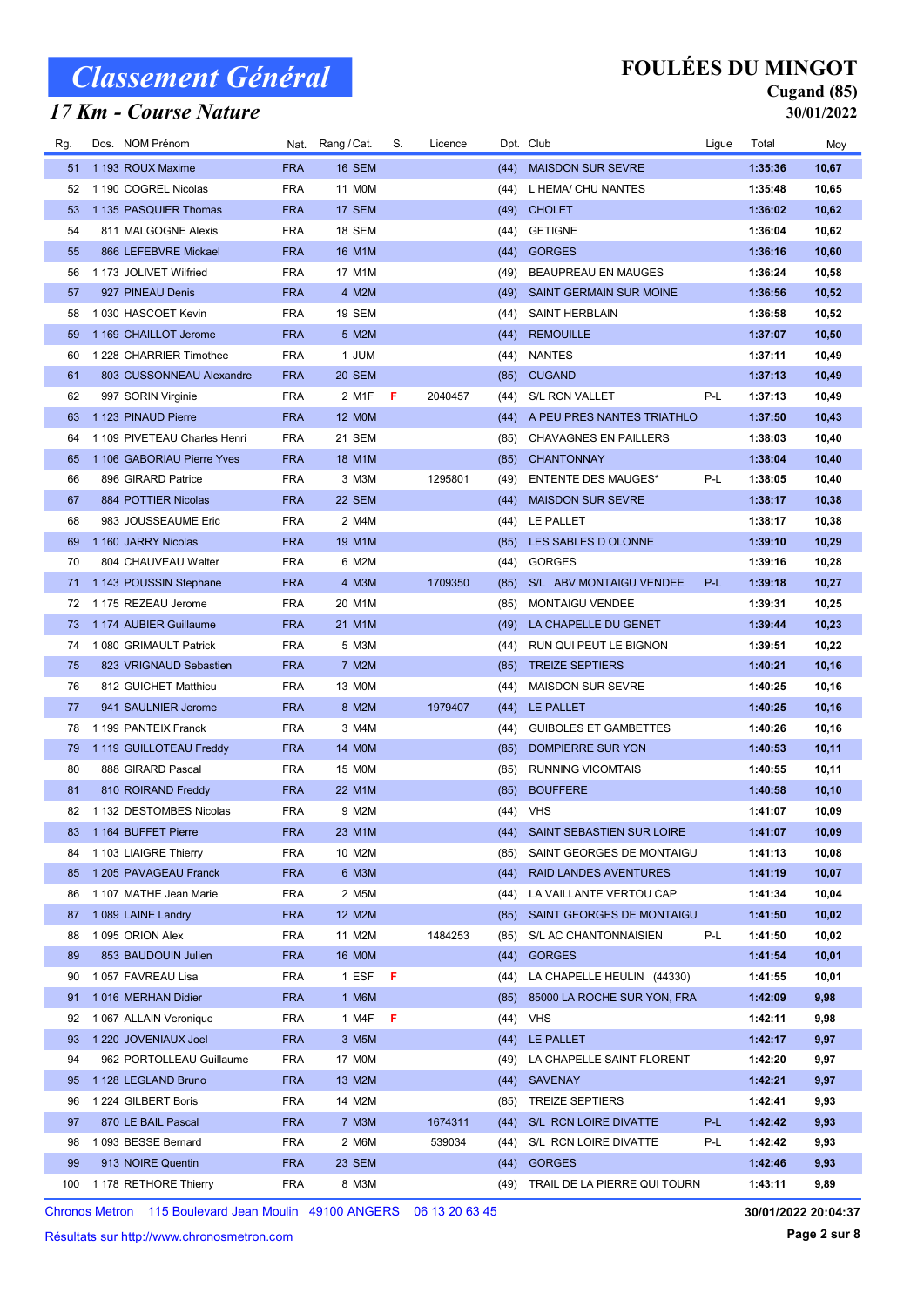### 17 Km - Course Nature

## FOULÉES DU MINGOT

#### Cugand (85) 30/01/2022

| Rg. | Dos. NOM Prénom             |            | Nat. Rang / Cat. | S. | Licence |      | Dpt. Club                      | Ligue | Total   | Moy  |
|-----|-----------------------------|------------|------------------|----|---------|------|--------------------------------|-------|---------|------|
| 101 | 1 197 BRIAND Yohan          | <b>FRA</b> | 24 SEM           |    |         |      | (44) REZE                      |       | 1:43:26 | 9,86 |
| 102 | 998 D S                     | <b>FRA</b> | 24 M1M           |    |         | (44) | VHS                            |       | 1:43:45 | 9,83 |
| 103 | 1028 CESBRON Bernard        | <b>FRA</b> | 9 M3M            |    |         | (49) | LA SEGUINIERE                  |       | 1:43:53 | 9,82 |
| 104 | 1 225 DEBIEN Guillaume      | <b>FRA</b> | 25 SEM           |    |         | (44) | <b>CLISSON</b>                 |       | 1:43:54 | 9,82 |
| 105 | 889 FONTENEAU Bertrand      | <b>FRA</b> | 4 M4M            |    |         | (44) | <b>BOUSSAY</b>                 |       | 1:43:55 | 9,82 |
| 106 | 1 218 LUCAS Maxime          | <b>FRA</b> | 18 M0M           |    | 2211688 | (85) | LA ROCHE SUR YON               |       | 1:44:34 | 9,75 |
| 107 | 1065 GIRARD Corentin        | <b>FRA</b> | <b>26 SEM</b>    |    |         | (44) | <b>NANTES</b>                  |       | 1:46:03 | 9,62 |
| 108 | 952 PICARD Gaetan           | <b>FRA</b> | 19 M0M           |    |         | (44) | <b>SAINT HERBLAIN</b>          |       | 1:46:25 | 9,58 |
| 109 | 995 SAILLANT Julie          | <b>FRA</b> | 3 SEF            | F. | 2290029 | (44) | <b>MOUZILLON</b>               |       | 1:46:26 | 9,58 |
| 110 | 917 FAVREAU Daniel          | <b>FRA</b> | 15 M2M           |    | 2347937 | (44) | VALLET                         |       | 1:46:26 | 9,58 |
| 111 | 805 JACOB Romain            | <b>FRA</b> | 20 MOM           |    |         | (44) | <b>TRI CLUB CLISSONNAIS</b>    |       | 1:46:27 | 9,58 |
| 112 | 1 124 SAUVAGET Emmanuel     | <b>FRA</b> | 27 SEM           |    |         | (85) | ST FULGENT                     |       | 1:46:28 | 9,58 |
| 113 | 1 002 OSMONT Francois       | <b>FRA</b> | 5 M4M            |    | 1370511 | (44) | LE LANDREAU                    |       | 1:46:36 | 9,57 |
| 114 | 1 118 NAPOLEONI Michael     | <b>FRA</b> | 25 M1M           |    |         | (85) | <b>ROCHESEVIERE</b>            |       | 1:46:37 | 9,57 |
| 115 | 867 CHARRIER Lilian         | <b>FRA</b> | 26 M1M           |    |         | (85) | <b>MONTAIGU</b>                |       | 1:46:46 | 9,55 |
| 116 | 1 150 ALLAIRE Allaire       | <b>FRA</b> | 6 M4M            |    |         | (44) | LA VAILLANTE DE VERTOU         |       | 1:47:02 | 9,53 |
| 117 | 892 AUVINET Christian       | <b>FRA</b> | 3 M6M            |    | 824058  | (85) | LA GAUBRETIERE                 |       | 1:47:11 | 9,52 |
| 118 | 1 101 JEANNEAU Gael         | <b>FRA</b> | 10 M3M           |    |         | (44) | <b>VALLET HORS STADE</b>       |       | 1:47:26 | 9,49 |
| 119 | 1148 BOURCIER Erik          | <b>FRA</b> | 11 M3M           |    |         | (85) | <b>MONTAIGU VENDEE</b>         |       | 1:47:43 | 9,47 |
| 120 | 937 DE SOUSA Joaquim        | <b>FRA</b> | 7 M4M            |    | 1004257 | (44) | S/L ETOILE DE CLISSON          | P-L   | 1:47:44 | 9,47 |
| 121 | 1 138 DESHAYES Patrick      | <b>FRA</b> | 8 M4M            |    |         | (44) | <b>SAINT HERBLON</b>           |       | 1:47:45 | 9,47 |
| 122 | 1068 SINQUIN Gwenael        | <b>FRA</b> | 21 M0M           |    |         | (44) | VERTOU LA VAILLANTE            |       | 1:47:57 | 9,45 |
| 123 | 1031 RABILLER Pierre Yves   | <b>FRA</b> | <b>22 MOM</b>    |    |         | (85) | <b>RAPV</b>                    |       | 1:48:07 | 9,43 |
| 124 | 1 127 CORGNET Matthieu      | <b>FRA</b> | 27 M1M           |    | 2185523 |      | (44) VERTOU                    |       | 1:48:09 | 9,43 |
| 125 | 1036 LEFEBVRE Amandine      | <b>FRA</b> | 1 MOF            | F  |         | (44) | <b>SAINT COLOMBAN</b>          |       | 1:48:13 | 9,43 |
| 126 | 1 171 DENECHERE Jerome      | <b>FRA</b> | 28 M1M           |    |         | (44) | <b>BOUSSAY</b>                 |       | 1:48:20 | 9,42 |
| 127 | 1 188 CARRETTE Matthieu     | <b>FRA</b> | 23 MOM           |    |         | (85) | <b>L HERBERGEMENT</b>          |       | 1:48:28 | 9,40 |
| 128 | 899 LE MOINE Jeremy         | <b>FRA</b> | 29 M1M           |    |         | (44) | <b>BOL AIRBUS</b>              |       | 1:48:47 | 9,38 |
| 129 | 928 CLEMOT Fabien           | <b>FRA</b> | 30 M1M           |    |         | (49) | SAINT GERMAIN SUR MOINE        |       | 1:49:01 | 9,36 |
| 130 | 876 PERRIN Francis          | <b>FRA</b> | 4 M5M            |    | 1064305 | (44) | S/L RCN VERTOU                 | P-L   | 1:49:06 | 9,35 |
| 131 | 1 157 JACOTIN Valerie       | <b>FRA</b> | 2 MOF            | F. |         | (85) | <b>FALLERON</b>                |       | 1:49:07 | 9,35 |
| 132 | 809 RAMBAUD Yoann           | <b>FRA</b> | 16 M2M           |    |         |      | (85) RABASTOS RUNNER S         |       | 1:49:10 | 9,34 |
|     | 133 1 203 BARRE Jean Pierre | <b>FRA</b> | 12 M3M           |    |         |      | (85) MORTAGNE SUR SEVRE (85290 |       | 1:49:10 | 9,34 |
| 134 | 808 RAMBAUD Marina          | FRA        | 3 M1F            | F  |         | (85) | RABASTOS RUNNER S              |       | 1:49:12 | 9,34 |
| 135 | 1 092 PAILLAUD Frank        | <b>FRA</b> | 9 M4M            |    |         | (44) | <b>BOUGUENAIS</b>              |       | 1:49:24 | 9,32 |
| 136 | 1 185 CORBET Julien         | <b>FRA</b> | 31 M1M           |    |         | (85) | LA BERNARDIERE                 |       | 1:49:26 | 9,32 |
| 137 | 909 MABIT Arnaud            | <b>FRA</b> | 24 M0M           |    |         | (85) | SAINT HILAIRE DE LOULAY        |       | 1:49:28 | 9,32 |
| 138 | 1 221 BOUSSEFFA Samy        | FRA        | 17 M2M           |    |         | (49) | SAINT CRESPIN SUR MOINE        |       | 1:49:32 | 9,31 |
| 139 | 935 LEDUC Audrey            | <b>FRA</b> | 3 MOF            | F. |         | (44) | <b>NANTES</b>                  |       | 1:49:36 | 9,31 |
| 140 | 943 DUBREUIL Mathias        | FRA        | 32 M1M           |    |         | (44) | AIGREFEUILLE SUR MAINE         |       | 1:49:37 | 9,31 |
| 141 | 1 130 CHAMBRIN Johann       | <b>FRA</b> | 18 M2M           |    |         | (44) | <b>GETIGNE</b>                 |       | 1:49:38 | 9,30 |
| 142 | 1029 VACCARO Franc          | FRA        | 4 M6M            |    |         | (49) | LES TRAILEURS D ELITRES        |       | 1:49:39 | 9,30 |
| 143 | 1 117 GUINAUDEAU Raphael    | <b>FRA</b> | 33 M1M           |    |         | (85) | SAINT AUBIN DES ORMEAUX        |       | 1:49:41 | 9,30 |
| 144 | 969 CHENE Loic              | FRA        | 5 M5M            |    | 1190934 | (44) | CARQUEFOU AC                   | P-L   | 1:49:44 | 9,30 |
| 145 | 1 187 CHAILLOUX Yann        | <b>FRA</b> | 25 M0M           |    |         | (85) | LES LANDES GENUSSON            |       | 1:49:56 | 9,28 |
| 146 | 826 SOULLARD Laurent        | FRA        | 19 M2M           |    |         | (44) | <b>BOUSSAY</b>                 |       | 1:50:16 | 9,25 |
| 147 | 1 231 BAUDON Dany           | <b>FRA</b> | 20 M2M           |    |         | (85) | <b>BAZOGES EN PAILLERS</b>     |       | 1:50:19 | 9,25 |
| 148 | 985 VEZIN Valerie           | FRA        | 1 M3F            | F  | 2083716 | (44) | S/L ETOILE DE CLISSON          | P-L   | 1:50:26 | 9,24 |
| 149 | 1084 LOZAHIC Erwan          | <b>FRA</b> | 26 M0M           |    |         | (49) | <b>CHOLET</b>                  |       | 1:50:29 | 9,23 |
| 150 | 1056 PRAUD Frank            | <b>FRA</b> | 34 M1M           |    |         | (85) | LA ROCHE SUR YON               |       | 1:50:37 | 9,22 |
|     |                             |            |                  |    |         |      |                                |       |         |      |

Chronos Metron 115 Boulevard Jean Moulin 49100 ANGERS 06 13 20 63 45

Résultats sur http://www.chronosmetron.com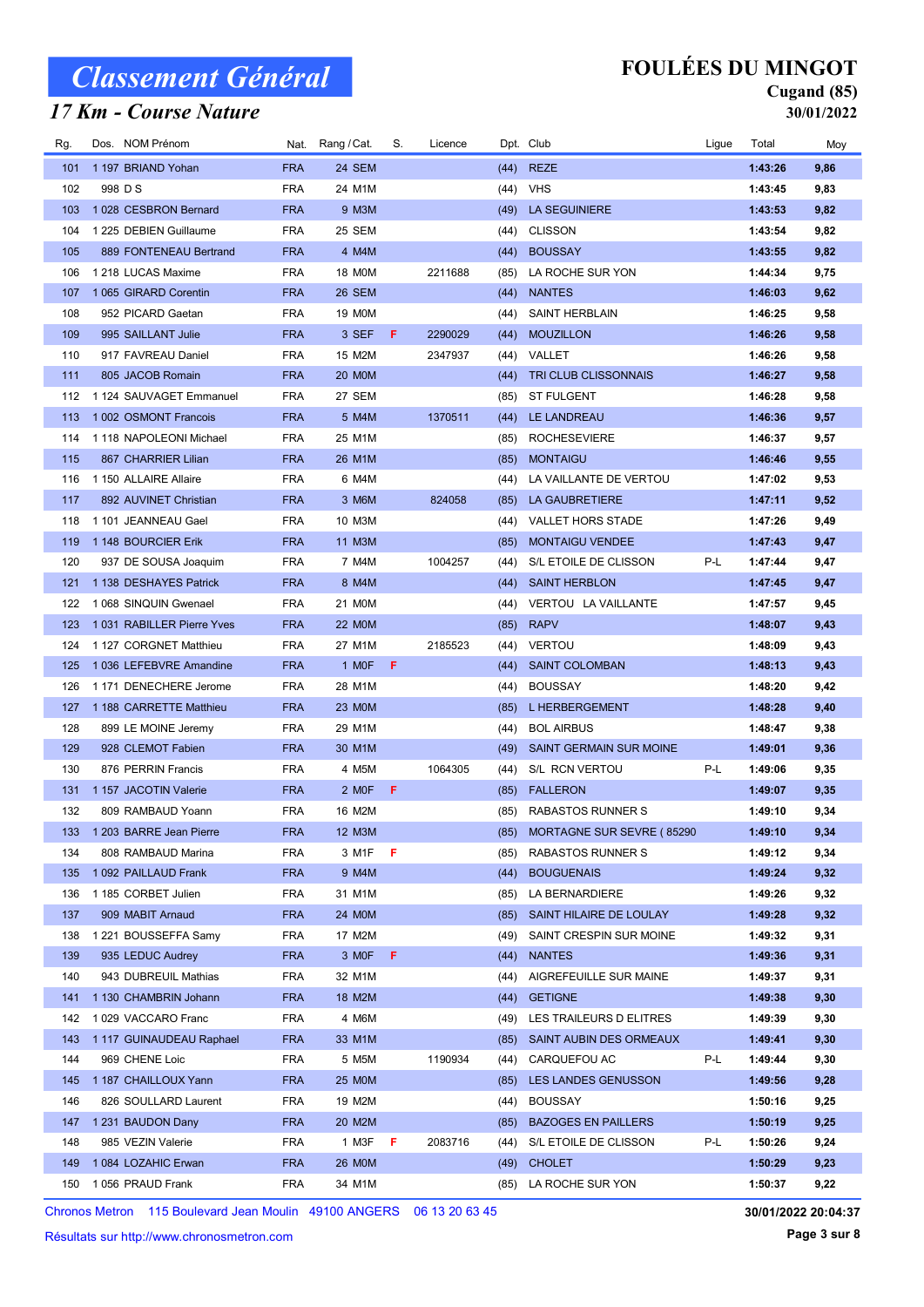### 17 Km - Course Nature

### FOULÉES DU MINGOT

#### Cugand (85) 30/01/2022

| Rg. | Dos. NOM Prénom             |            | Nat. Rang / Cat. | S. | Licence |      | Dpt. Club                          | Ligue | Total   | Moy  |
|-----|-----------------------------|------------|------------------|----|---------|------|------------------------------------|-------|---------|------|
| 151 | 1 155 BONNET Mathieu        | <b>FRA</b> | 28 SEM           |    |         | (44) | <b>MAISDON SUR SEVRE</b>           |       | 1:50:41 | 9,22 |
| 152 | 1 048 BACHELOT Cedric       | <b>FRA</b> | 35 M1M           |    | 2121492 | (85) | S/L ATHLETIC CLUB PAYS DES A P-L   |       | 1:50:54 | 9,20 |
| 153 | 1 064 GUILLET Alexandra     | <b>FRA</b> | 4 M1F            | F  |         | (85) | <b>CUGAND</b>                      |       | 1:50:59 | 9,19 |
| 154 | 1 102 CHATAIGNER Estelle    | <b>FRA</b> | 5 M1F            | F  |         | (85) | <b>ROCHESERVIERE</b>               |       | 1:51:08 | 9,18 |
| 155 | 1041 FONTENEAU Thierry      | <b>FRA</b> | 21 M2M           |    |         | (44) | <b>CLISSON</b>                     |       | 1:51:12 | 9,17 |
| 156 | 914 BREHERET Joel           | <b>FRA</b> | <b>27 MOM</b>    |    |         | (44) | CAP SPORT ET NATURE                |       | 1:51:26 | 9,15 |
| 157 | 862 HINCOURT Mathias        | <b>FRA</b> | 22 M2M           |    |         | (85) | <b>ACTIVATEUR DE POTENTIELS 85</b> |       | 1:51:34 | 9,14 |
| 158 | 819 KERGRESSE Elodie        | <b>FRA</b> | 4 MOF            | F  |         | (44) | LE PALLET                          |       | 1:51:36 | 9,14 |
| 159 | 966 MAINETTI Mickael        | <b>FRA</b> | 13 M3M           |    | 1218321 | (49) | <b>ENTENTE DES MAUGES*</b>         | P-L   | 1:51:42 | 9,13 |
| 160 | 1032 PEAU Raphael           | <b>FRA</b> | 23 M2M           |    | 1899048 | (49) | <b>ENTENTE DES MAUGES*</b>         | P-L   | 1:51:42 | 9,13 |
| 161 | 1 194 AUDUREAU Guillaume    | <b>FRA</b> | 29 SEM           |    |         | (49) | <b>SEVREMOINE</b>                  |       | 1:51:53 | 9,12 |
| 162 | 1 176 BLOUIN Mickael        | <b>FRA</b> | 24 M2M           |    |         | (49) | LE PIN EN MAUGES                   |       | 1:52:10 | 9,09 |
| 163 | 1 196 AUGEREAU Anthony      | <b>FRA</b> | <b>28 MOM</b>    |    |         | (85) | <b>TIFFAUGES</b>                   |       | 1:52:10 | 9,09 |
| 164 | 1 007 ESNAULT Alain         | <b>FRA</b> | 1 M7M            |    | 996536  | (44) | ST JULIEN DE CONCELLES             |       | 1:52:17 | 9,08 |
| 165 | 1 108 BOUTET Antoine        | <b>FRA</b> | 36 M1M           |    |         | (85) | <b>LA BRUFFIERE</b>                |       | 1:52:31 | 9,07 |
| 166 | 1 191 DUPE Herve            | <b>FRA</b> | 10 M4M           |    |         | (44) | <b>BASSE GOULAINE</b>              |       | 1:52:32 | 9,06 |
| 167 | 1 189 BABIN Mickael         | <b>FRA</b> | 37 M1M           |    |         | (44) | <b>GETIGNE</b>                     |       | 1:52:35 | 9,06 |
| 168 | 1053 LIARD Thomas           | <b>FRA</b> | 29 M0M           |    |         | (44) | LA PLANCHE                         |       | 1:52:36 | 9,06 |
| 169 | 1 184 BLIN Frederic         | <b>FRA</b> | 25 M2M           |    |         | (44) | LE PALLET                          |       | 1:52:37 | 9,06 |
| 170 | 1 180 HERAULT Marina        | <b>FRA</b> | 2 M3F            | F  | 1461111 | (85) | <b>ENTENTE SEVRE</b>               | P-L   | 1:52:47 | 9,04 |
| 171 | 874 BENETEAU Herve          | <b>FRA</b> | 11 M4M           |    | 1490724 | (85) | <b>ENTENTE SEVRE</b>               | P-L   | 1:52:47 | 9,04 |
| 172 | 1 204 ALLAIN Bruno          | <b>FRA</b> | 5 M6M            |    | 715051  | (85) | S/L ABV MONTAIGU VENDEE            | P-L   | 1:53:00 | 9,03 |
| 173 | 934 GUEDON Marie Eugenie    | <b>FRA</b> | 4 SEF            | F  |         | (85) | <b>LES LANDES GENUSSON</b>         |       | 1:53:13 | 9,01 |
| 174 | 1 146 RETAILLEAU Ludovic    | <b>FRA</b> | 30 MOM           |    |         | (49) | <b>BEAUPREAU EN MAUGES</b>         |       | 1:53:14 | 9,01 |
| 175 | 960 HERVOUET Olivier        | <b>FRA</b> | 14 M3M           |    |         | (85) | <b>CUGAND</b>                      |       | 1:53:31 | 8,99 |
| 176 | 1 154 BOUCHER Nelly         | <b>FRA</b> | 2 M4F            | F. |         | (44) | <b>RUN FOR FUN</b>                 |       | 1:53:46 | 8,97 |
| 177 | 1 112 PROTAT Johann         | <b>FRA</b> | 31 M0M           |    |         | (49) | <b>VERRIERES</b>                   |       | 1:53:50 | 8,96 |
| 178 | 1158 BROSSARD Carmen        | <b>FRA</b> | 1 M2F            | F  |         | (85) | <b>ROCHESERVIERE</b>               |       | 1:54:08 | 8,94 |
| 179 | 1 122 PINAUD Simon          | <b>FRA</b> | 32 M0M           |    |         | (75) | A PEU PRES NANTES TRIATHLO         |       | 1:54:15 | 8,93 |
| 180 | 946 GABORIT Jean Elie       | <b>FRA</b> | 15 M3M           |    |         | (44) | COUERON                            |       | 1:54:42 | 8,89 |
| 181 | 949 BLANCHARD Jean Baptiste | <b>FRA</b> | 26 M2M           |    |         | (44) | <b>COUERON</b>                     |       | 1:54:43 | 8,89 |
| 182 | 1046 EVELIN Thierry         | <b>FRA</b> | 27 M2M           |    | 134503  | (85) | S/L ABV MONTAIGU VENDEE            | P-L   | 1:55:00 | 8,87 |
| 183 | 971 CORNETEAU Nicolas       | <b>FRA</b> | 38 M1M           |    |         |      | (85) LA BRUFFIERE                  |       | 1:55:08 | 8,86 |
| 184 | 1 141 BIZON Laurent         | FRA        | 33 M0M           |    |         | (85) | LA GAUBRETIERE                     |       | 1:55:11 | 8,86 |
| 185 | 1 060 MILON Vanessa         | <b>FRA</b> | 5 MOF            | F. |         | (44) | <b>RUN FOR FUN</b>                 |       | 1:55:38 | 8,82 |
| 186 | 1 149 PICHAUD Edouard       | <b>FRA</b> | <b>30 SEM</b>    |    | 2265382 | (85) | MONTAIGU VENDEE                    |       | 1:55:40 | 8,82 |
| 187 | 929 BULTEAU Joel            | <b>FRA</b> | 2 M7M            |    | 1283891 | (85) | S/L MOUTIERS LES MAUXFAITS P-L     |       | 1:55:52 | 8,80 |
| 188 | 1 136 FICHET POUVREAU Axel  | <b>FRA</b> | 2 JUM            |    |         | (44) | VALLET                             |       | 1:56:17 | 8,77 |
| 189 | 818 DOUILLARD Freddy        | <b>FRA</b> | 28 M2M           |    |         | (85) | <b>RANDO RAID 85</b>               |       | 1:56:29 | 8,76 |
| 190 | 923 JULIEN Dylan            | <b>FRA</b> | 31 SEM           |    |         | (44) | <b>GORGES</b>                      |       | 1:56:30 | 8,76 |
| 191 | 1 137 DESHAYES Martin       | <b>FRA</b> | 3 JUM            |    |         | (44) | <b>VALLET</b>                      |       | 1:56:33 | 8,75 |
| 192 | 1 062 BONNET Benoit         | <b>FRA</b> | 16 M3M           |    | 1655870 | (85) | S/L ABV MONTAIGU VENDEE            | P-L   | 1:56:33 | 8,75 |
| 193 | 1 121 ROPARS Aurelie        | <b>FRA</b> | 6 M1F            | F  | 2140276 | (85) | S/L ABV MONTAIGU VENDEE            | P-L   | 1:56:34 | 8,75 |
| 194 | 839 BARON Marina            | FRA        | 7 M1F            | -F |         | (85) | LA BRUFFIERE                       |       | 1:56:36 | 8,75 |
| 195 | 1 113 POIRIER Vincent       | <b>FRA</b> | 39 M1M           |    |         | (85) | SAINT AUBIN DES ORMEAUX            |       | 1:56:41 | 8,74 |
| 196 | 974 MAUPOUX Jacques         | FRA        | 29 M2M           |    |         | (56) | SAINT PIERRE QUIBERON              |       | 1:56:42 | 8,74 |
| 197 | 907 PIRIOU Erwan            | <b>FRA</b> | 17 M3M           |    |         | (44) | <b>MONNIERES</b>                   |       | 1:56:43 | 8,74 |
| 198 | 871 MARCHAIS Isabelle       | <b>FRA</b> | 3 M3F            | F  | 1467449 | (44) | S/L RCN LOIRE DIVATTE              | P-L   | 1:56:51 | 8,73 |
| 199 | 1 163 MAO Amandine          | <b>FRA</b> | 8 M1F            | F  |         | (33) | <b>MERIGNAC</b>                    |       | 1:57:01 | 8,72 |
| 200 | 1 166 FONTENEAU Nadege      | FRA        | 2 M2F            | F  |         | (44) | <b>BOUSSAY</b>                     |       | 1:57:09 | 8,71 |

Chronos Metron 115 Boulevard Jean Moulin 49100 ANGERS 06 13 20 63 45

Résultats sur http://www.chronosmetron.com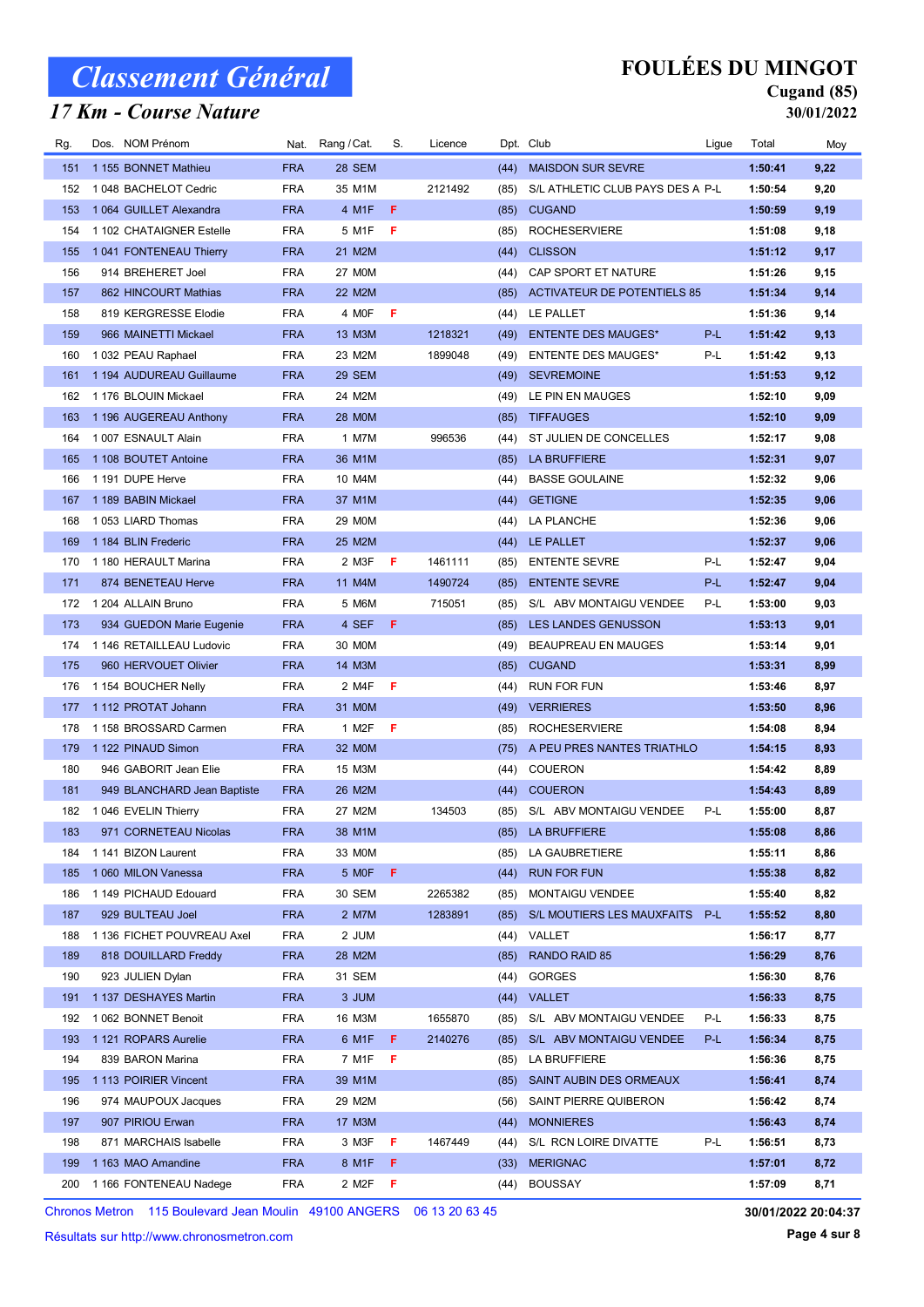### 17 Km - Course Nature

## FOULÉES DU MINGOT

#### Cugand (85) 30/01/2022

| Rg. | Dos. NOM Prénom           |            | Nat. Rang / Cat. | S.  | Licence |      | Dpt. Club                  | Ligue | Total   | Moy  |
|-----|---------------------------|------------|------------------|-----|---------|------|----------------------------|-------|---------|------|
| 201 | 1 045 CHACUN Nicolas      | <b>FRA</b> | 40 M1M           |     |         | (49) | <b>LA SEGUINIERE</b>       |       | 1:57:14 | 8,70 |
| 202 | 827 DOUILLARD Carine      | <b>FRA</b> | 3 M2F            | F   | 2098037 | (44) | S/L ETOILE DE CLISSON      | P-L   | 1:57:26 | 8,69 |
| 203 | 849 GAUTHIER Yohann       | <b>FRA</b> | 41 M1M           |     |         | (85) | CAP POUR LA VIE            |       | 1:57:27 | 8,68 |
| 204 | 841 GAUTHIER Emilien      | <b>FRA</b> | 34 M0M           |     |         | (85) | LA BRUFF                   |       | 1:57:29 | 8,68 |
| 205 | 1 085 CHAUVAT Anthony     | <b>FRA</b> | 42 M1M           |     |         | (49) | <b>BEAUPREAU EN MAUGES</b> |       | 1:57:38 | 8,67 |
| 206 | 1 059 CHAUVAT Aurelie     | <b>FRA</b> | 9 M1F            | -F  |         | (49) | SAINT MACAIRE EN MAUGES    |       | 1:57:51 | 8,66 |
| 207 | 861 HERVOUET Anthony      | <b>FRA</b> | 43 M1M           |     |         | (85) | <b>CUGAND</b>              |       | 1:57:52 | 8,65 |
| 208 | 965 SCHOUMER Julien       | <b>FRA</b> | 44 M1M           |     |         | (44) | VIEILLEVIGNE               |       | 1:57:58 | 8,65 |
| 209 | 1 111 SIMONEAU Aurelien   | <b>FRA</b> | 32 SEM           |     |         | (85) | <b>VENDRENNES</b>          |       | 1:57:58 | 8,65 |
| 210 | 1035 PETERLIN Pierre      | <b>FRA</b> | 45 M1M           |     |         | (44) | LA MONTAGNE                |       | 1:58:17 | 8,62 |
| 211 | 1 003 BLIN Stephanie      | <b>FRA</b> | 10 M1F           | F   |         | (44) | <b>VHS</b>                 |       | 1:58:23 | 8,62 |
| 212 | 891 OUVRARD Virginie      | <b>FRA</b> | 11 M1F           | F   |         | (44) | <b>VHS VALLET</b>          |       | 1:58:25 | 8,61 |
| 213 | 1004 LINDEN Charles       | <b>FRA</b> | <b>33 SEM</b>    |     |         | (44) | <b>MEO</b>                 |       | 1:58:35 | 8,60 |
| 214 | 1 172 DURAND Vincent      | <b>FRA</b> | 46 M1M           |     |         | (49) | <b>BEAUPREAU</b>           |       | 1:58:53 | 8,58 |
| 215 | 940 CHEVALIER Sarah       | <b>FRA</b> | 5 SEF            | F   |         | (44) | L HEMA                     |       | 1:59:04 | 8,57 |
| 216 | 1 134 FERRATON Alain      | <b>FRA</b> | 6 M5M            |     |         | (44) | <b>CAPHG</b>               |       | 1:59:07 | 8,56 |
| 217 | 1 200 BARRE Lydie         | <b>FRA</b> | 4 M3F            | F   | 1230796 | (85) | <b>ENTENTE SEVRE</b>       | P-L   | 1:59:37 | 8,53 |
| 218 | 904 GOURAUD Tanguy        | <b>FRA</b> | 47 M1M           |     |         | (85) | <b>TREIZE SEPTIERS</b>     |       | 1:59:42 | 8,52 |
| 219 | 1 034 BADREAU Nicolas     | <b>FRA</b> | 30 M2M           |     |         | (85) | <b>BAZOGES EN PAILLERS</b> |       | 1:59:43 | 8,52 |
| 220 | 920 LAURENNE Francois     | <b>FRA</b> | 35 M0M           |     |         | (85) | <b>TREIZE SEPTIERS</b>     |       | 1:59:57 | 8,50 |
| 221 | 877 SAISSE Cedric         | <b>FRA</b> | 31 M2M           |     |         | (49) | <b>SEVREMOINE</b>          |       | 2:00:00 | 8,50 |
| 222 | 851 RONDEAU Claire        | <b>FRA</b> | 6 MOF            | - F |         | (44) | <b>ASSOCIATION FABRICE</b> |       | 2:00:01 | 8,50 |
| 223 | 885 ROULEAU Jerome        | <b>FRA</b> | 32 M2M           |     | 1337071 | (85) | S/L ABV MONTAIGU VENDEE    | P-L   | 2:00:01 | 8,50 |
| 224 | 1 024 BONNET Christophe   | <b>FRA</b> | 18 M3M           |     | 1497919 | (85) | <b>MONTAIGU VENDEE</b>     |       | 2:00:02 | 8,50 |
| 225 | 1 168 AVRIL Jean Claude   | <b>FRA</b> | 19 M3M           |     | 428327  | (85) | S/L ABV MONTAIGU VENDEE    | P-L   | 2:00:18 | 8,48 |
| 226 | 932 MAZOUE Gael           | <b>FRA</b> | 33 M2M           |     | 2081939 | (85) | S/L ABV MONTAIGU VENDEE    | P-L   | 2:00:23 | 8,47 |
| 227 | 1 202 BOUCHER Sylvia      | <b>FRA</b> | 4 M2F            | F   | 544044  | (85) | <b>ENTENTE SEVRE</b>       | P-L   | 2:00:26 | 8,47 |
| 228 | 855 CHEVOLEAU Sophie      | <b>FRA</b> | 12 M1F           | F   |         | (44) | <b>RR 85</b>               |       | 2:00:27 | 8,47 |
| 229 | 942 DURAND Christophe     | <b>FRA</b> | <b>36 MOM</b>    |     |         | (44) | <b>GORGES</b>              |       | 2:01:19 | 8,41 |
| 230 | 846 CHAIGNEAU Yoann       | <b>FRA</b> | 48 M1M           |     |         | (85) | <b>CUGAND</b>              |       | 2:01:20 | 8,41 |
| 231 | 813 CORMERAIS Laure       | <b>FRA</b> | 13 M1F           | F   |         | (44) | <b>RUNNING MAINE</b>       |       | 2:01:21 | 8,41 |
| 232 | 1079 MECHINEAU Damien     | <b>FRA</b> | 49 M1M           |     |         | (44) | MB2P                       |       | 2:01:42 | 8,38 |
| 233 | 936 BOUIN Olivier         | <b>FRA</b> | 34 M2M           |     |         |      | (49) AVRILLE               |       | 2:01:53 | 8,37 |
| 234 | 996 BAUDRY Severine       | <b>FRA</b> | 5 M2F            | F.  | 1970755 | (49) | <b>ENTENTE DES MAUGES*</b> | P-L   | 2:01:54 | 8,37 |
| 235 | 1 066 BRIAND David        | <b>FRA</b> | 20 M3M           |     | 1871856 | (85) | <b>ST LAURENTSUR SEVRE</b> |       | 2:02:02 | 8,36 |
| 236 | 1 198 TEMPLIER Yoann      | <b>FRA</b> | 37 M0M           |     |         | (85) | FONTENAY LE COMTE          |       | 2:02:07 | 8,35 |
| 237 | 1 153 BOUCHER Jean Michel | <b>FRA</b> | 12 M4M           |     |         | (44) | AIGREFEUILLE SUR MAINE     |       | 2:02:29 | 8,33 |
| 238 | 1081 MARTINEAU Mathilde   | <b>FRA</b> | 14 M1F           | -F  |         | (85) | ST HILAIRE DE LOULAY       |       | 2:02:57 | 8,30 |
| 239 | 1 061 BELLOC Marianne     | <b>FRA</b> | 3 M4F            | F.  |         | (44) | ST AIGNAN DE GRAND LIEU    |       | 2:03:07 | 8,28 |
| 240 | 1 129 GOUAS Claire        | <b>FRA</b> | 15 M1F           | - F |         | (85) | RAPV                       |       | 2:03:08 | 8,28 |
| 241 | 1075 MAHE Denis           | <b>FRA</b> | 50 M1M           |     |         | (44) | <b>CAPHG</b>               |       | 2:03:17 | 8,27 |
| 242 | 1 131 MAIDON Cecilia      | <b>FRA</b> | 5 M3F            | -F  |         | (44) | <b>GETIGNE</b>             |       | 2:03:28 | 8,26 |
| 243 | 864 CHIRON Arthur         | <b>FRA</b> | 34 SEM           |     |         | (17) | LA ROCHELLE                |       | 2:03:34 | 8,25 |
| 244 | 1052 CHARRIER Freddy      | <b>FRA</b> | 51 M1M           |     |         | (44) | LA CHAPELLE BASSE MER      |       | 2:03:34 | 8,25 |
| 245 | 859 GALLARD Nicolas       | <b>FRA</b> | 38 M0M           |     |         | (29) | <b>BREST</b>               |       | 2:03:42 | 8,25 |
| 246 | 830 IWANISZYN Stephane    | <b>FRA</b> | 13 M4M           |     |         | (85) | <b>MONTAIGU VENDEE</b>     |       | 2:03:51 | 8,24 |
| 247 | 875 GIRARDIN Mathilde     | <b>FRA</b> | 6 M2F            | Æ   |         | (44) | <b>CLISSON</b>             |       | 2:03:53 | 8,23 |
| 248 | 1033 BOISDRON Jonas       | <b>FRA</b> | 39 M0M           |     |         | (49) | SAINT MACAIRE EN MAUGES    |       | 2:04:01 | 8,22 |
| 249 | 1 226 CHASSELOUP Marc     | <b>FRA</b> | 52 M1M           |     |         |      |                            |       | 2:04:11 | 8,21 |
| 250 | 1 006 OUDRY Frederic      | <b>FRA</b> | 53 M1M           |     |         | (44) | MEO                        |       | 2:04:24 | 8,20 |
|     |                           |            |                  |     |         |      |                            |       |         |      |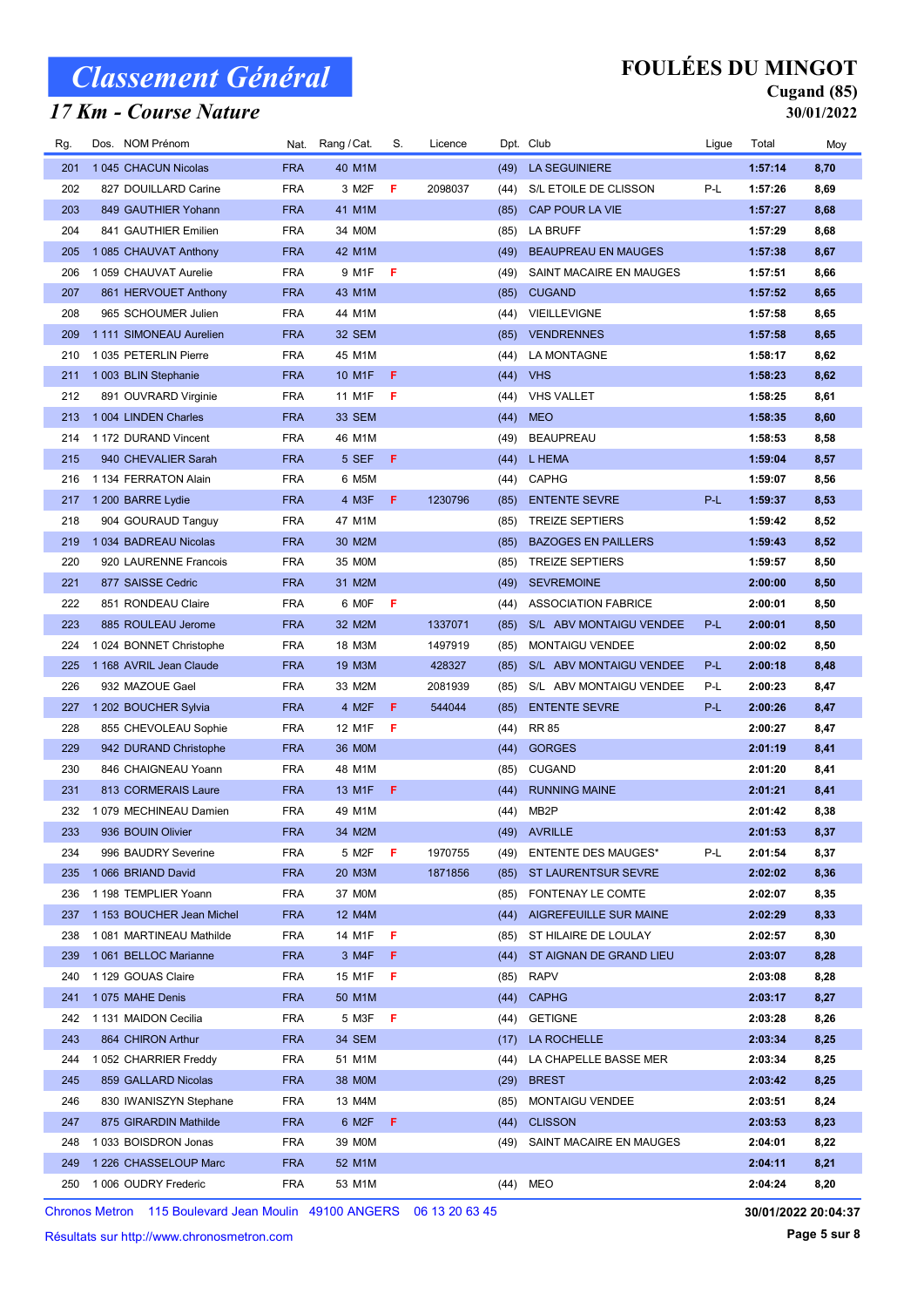### 17 Km - Course Nature

### FOULÉES DU MINGOT

#### Cugand (85) 30/01/2022

| F<br>251<br><b>FRA</b><br>7 MOF<br><b>CUGAND</b><br>8,19<br>910 BACHELIER Manuella<br>(85)<br>2:04:31<br><b>FRA</b><br>35 M2M<br>C <sub>3</sub> P<br>8,19<br>252<br>1 216 MERLAUD Thierry<br>2:04:32<br>6 M6M<br><b>VAILLANTE VERTOU</b><br>8,19<br>253<br>915 ANDRE Jacques<br><b>FRA</b><br>2:04:34<br>(44)<br>254<br><b>FRA</b><br>54 M1M<br>8,19<br>883 DOUCET Vincent<br>(44)<br><b>GUIBOLES ET GAMBETTES</b><br>2:04:35<br>255<br><b>FRA</b><br>8,19<br>879 GAUTHIER Emmanuel<br>55 M1M<br><b>CUGAND</b><br>2:04:35<br>(85)<br><b>FRA</b><br>7 M2F<br>F<br><b>CLISSON</b><br>8,18<br>256<br>1 167 NAGEL Veronique<br>(44)<br>2:04:39<br><b>FRA</b><br>F<br>8,18<br>257<br>822 LE BECHENNEC Veronique<br>6 M3F<br>(85)<br>CAP POUR LA VIE<br>2:04:40<br>258<br><b>FRA</b><br>-F<br>8,18<br>821 LECLERCQ Katia<br>16 M1F<br>(85)<br>CAP POUR LA VIE<br>2:04:41<br><b>FRA</b><br>P-L<br>259<br>1010 GABORIEAU Eric<br>36 M2M<br>1871920<br><b>ENTENTE SEVRE</b><br>2:04:59<br>8,16<br>(85)<br>8,14<br>1 162 MOTHIER Sabrina<br><b>FRA</b><br>17 M1F<br>F<br>ST JULIEN DE CONCELLES<br>2:05:20<br>260<br>(44)<br>8,12<br>261<br>1018 HOYAU Julien Peter<br><b>FRA</b><br>56 M1M<br><b>ROCHESERVIERE</b><br>2:05:38<br>(85)<br>Æ<br>8,11<br>1 212 CHEVALIER Juliette<br><b>FRA</b><br>6 SEF<br><b>JUST RUNNING</b><br>2:05:45<br>262<br>263<br><b>FRA</b><br>37 M2M<br>8,11<br>955 FULLENWARTH Yann<br>(85)<br>LA BERNARDIERE<br>2:05:47<br>F<br>1998737<br>P-L<br>8,11<br>264<br>1014 BRIZARD Cecile<br><b>FRA</b><br>8 M2F<br><b>S/L RCN VALLET</b><br>2:05:48<br>(44)<br>F<br><b>FRA</b><br>8,11<br>265<br>1 114 GRIMAUD Anne Laure<br>18 M1F<br>ST HILAIRE DE LOULAY<br>2:05:49<br>(85)<br>266<br><b>FRA</b><br>F<br>8,09<br>873 BASTIANELLI Laurence<br>7 M3F<br>(44)<br><b>VHS</b><br>2:06:03<br>267<br><b>FRA</b><br>F<br>8,09<br>890 GUERIN Celine<br>19 M1F<br>(44)<br><b>VHS</b><br>2:06:04<br>P-L<br>268<br>1 058 BIZON Aline<br><b>FRA</b><br>20 M1F<br>F<br>1894588<br><b>ENTENTE SEVRE</b><br>8,08<br>(85)<br>2:06:17<br><b>FRA</b><br>F<br>8,08<br>269<br>988 AUGEREAU Vanessa<br>21 M1F<br>2338481<br>ST MARTIN DES TILLEULS<br>2:06:18<br>(85)<br><b>FRA</b><br>F<br>270<br>991 BLANCHOT Severine<br>9 M2F<br>2072966<br><b>ENTENTE SEVRE</b><br>P-L<br>2:06:19<br>8,08<br>(85)<br>8,08<br>271<br>836 GUINAUDEAU Stephane<br><b>FRA</b><br>38 M2M<br><b>CUGAND</b><br>2:06:19<br>(85)<br>P-L<br>8,08<br>272<br>1088 GOURAUD Marina<br><b>FRA</b><br>10 M2F<br>F<br>1809180<br><b>ENTENTE SEVRE</b><br>2:06:19<br>(85)<br>F<br>273<br><b>FRA</b><br>8 M3F<br>ST AIGNAN DE GRAND LIEU<br>2:06:33<br>8,06<br>979 BROSSET Nadine<br>2286401<br>(44)<br>274<br>8,06<br><b>FRA</b><br>14 M4M<br>ASPTT CHOLET<br>2:06:34<br>881 YADRO Philippe<br>(49)<br><b>FRA</b><br>F<br>8,06<br>275<br>1071 GENDRE Anne<br>9 M3F<br>(85)<br>CAP POUR LA VIE<br>2:06:36<br>276<br><b>FRA</b><br>10 M3F<br>-F<br>8,06<br>1072 FRANCHET Claire<br>(44)<br>CAP POUR LA VIE<br>2:06:36<br>277<br><b>FRA</b><br>8,05<br>880 COUTAUD Xavier<br>21 M3M<br><b>RUN FOR FUN</b><br>2:06:39<br>(44)<br>F<br>8,05<br>278<br>828 AVRIL CHUPIN Vanessa<br><b>FRA</b><br>8 MOF<br><b>ASSOCIATION FABRICE</b><br>2:06:47<br>(44)<br><b>FRA</b><br>8,05<br>279<br>1 206 BACONNAIS Hyacinthe<br><b>40 MOM</b><br>(49)<br>MONTFAUCON MONTIGNE<br>2:06:47<br>F<br>8,04<br>280<br>1 039 RATTIER Laurie<br><b>FRA</b><br>9 MOF<br><b>ASSOCIATION FABRICE</b><br>2:06:48<br>(44)<br><b>FRA</b><br>8,04<br>281<br>1 021 LEPOUREAU Liliane<br>4 M4F<br>F<br>(49)<br><b>JALLAIS</b><br>2:06:48<br>F<br>8,04<br>282<br><b>FRA</b><br>5 M4F<br>(44) ASSOCIATION SALENSON FABRI<br>2:06:53<br>834 FOUCHER Daniele<br>1 177 MACQUIN Yoann<br>RUN IN MOUILLERON<br>283<br><b>FRA</b><br>57 M1M<br>(85)<br>2:07:10<br>8,02<br>8,00<br>1 156 GOGUET Annabelle<br><b>FRA</b><br>10 M0F<br>F<br>HAUTE GOULAINE<br>2:07:26<br>284<br>(44)<br><b>FRA</b><br>8,00<br>285<br>1 086 MAUXION Gilles<br>7 M <sub>5</sub> M<br>1232259<br><b>VERTOU</b><br>2:07:29<br>(44)<br>286<br>842 RABREAUD Nathalie<br><b>FRA</b><br>6 M4F<br>F<br><b>REMOUILLE</b><br>2:07:35<br>8,00<br>(44)<br>287<br>P-L<br>2:08:18<br>7,95<br>987 CASSARD Pascale<br><b>FRA</b><br>7 M4F<br>F.<br>1978688<br><b>S/L RCN VALLET</b><br>(44)<br>F<br>288<br>1 208 GUEVEL Isabelle<br><b>FRA</b><br>8 M4F<br>1204494<br>S/L RCN THOUARE-MAUVES<br>2:08:34<br>7,93<br>(44)<br>P-L<br>F<br>289<br>953 LECOMTE Corinne<br><b>FRA</b><br>11 M3F<br>LA HAYE FOUASSIERE<br>2:08:41<br>7,93<br>(44)<br>290<br><b>FRA</b><br>F<br>2:09:04<br>7,90<br>868 HOUTH Celine<br>22 M1F<br>(85)<br>LA BRUFFIERE<br>F<br>291<br><b>FRA</b><br>11 M <sub>2</sub> F<br>LA BERNARDIERE<br>2:09:04<br>7,90<br>863 HINCOURT Stephanie<br>(85)<br>292<br>1 170 DURAND Francois<br><b>FRA</b><br>58 M1M<br>CAP POUR LA VIE<br>2:09:10<br>7,90<br>(85)<br>1 110 POIRIER Quentin<br><b>FRA</b><br><b>35 SEM</b><br><b>CHAVAGNES EN PAILLERS</b><br>2:09:28<br>7,88<br>293<br>(85)<br>294<br>F<br>918 CHESNEAU Marie Claire<br><b>FRA</b><br>1 M6F<br>588772<br>SAINT JULIEN DE CONCELLES<br>2:09:39<br>7,87<br>(44)<br>295<br><b>FRA</b><br>957 CHAPRON Emmanuelle<br>12 M <sub>2</sub> F<br>F.<br>2265737<br>SAINT JULIEN DE CONCELLES<br>2:09:40<br>7,87<br>(44)<br>22 M3M<br>2:09:42<br>7,86<br>296<br>1043 DINOT Pascal<br><b>FRA</b><br>L HERBERGEMENT<br>(85)<br>297<br>F<br>2347279<br>2:10:28<br>7,82<br>825 JAULIN Sophie<br><b>FRA</b><br>11 MOF<br>L HERBERGEMENT<br>(85)<br>298<br>F<br>2:10:33<br>1037 HONORE Julie<br><b>FRA</b><br>12 M0F<br>SAINT PHILBERT DE BOUAINE<br>7,81<br>(85)<br>299<br><b>FRA</b><br>F<br>P-L<br>980 GUILLOTEAU Annie<br>9 M4F<br>1218331<br>S/L HERBAUGES ATHLE 44<br>2:11:10<br>7,78<br>(44) | Rg. | Dos. NOM Prénom      | Nat.       | Rang / Cat. | S. | Licence |      | Dpt. Club     | Ligue | Total   | Moy  |
|--------------------------------------------------------------------------------------------------------------------------------------------------------------------------------------------------------------------------------------------------------------------------------------------------------------------------------------------------------------------------------------------------------------------------------------------------------------------------------------------------------------------------------------------------------------------------------------------------------------------------------------------------------------------------------------------------------------------------------------------------------------------------------------------------------------------------------------------------------------------------------------------------------------------------------------------------------------------------------------------------------------------------------------------------------------------------------------------------------------------------------------------------------------------------------------------------------------------------------------------------------------------------------------------------------------------------------------------------------------------------------------------------------------------------------------------------------------------------------------------------------------------------------------------------------------------------------------------------------------------------------------------------------------------------------------------------------------------------------------------------------------------------------------------------------------------------------------------------------------------------------------------------------------------------------------------------------------------------------------------------------------------------------------------------------------------------------------------------------------------------------------------------------------------------------------------------------------------------------------------------------------------------------------------------------------------------------------------------------------------------------------------------------------------------------------------------------------------------------------------------------------------------------------------------------------------------------------------------------------------------------------------------------------------------------------------------------------------------------------------------------------------------------------------------------------------------------------------------------------------------------------------------------------------------------------------------------------------------------------------------------------------------------------------------------------------------------------------------------------------------------------------------------------------------------------------------------------------------------------------------------------------------------------------------------------------------------------------------------------------------------------------------------------------------------------------------------------------------------------------------------------------------------------------------------------------------------------------------------------------------------------------------------------------------------------------------------------------------------------------------------------------------------------------------------------------------------------------------------------------------------------------------------------------------------------------------------------------------------------------------------------------------------------------------------------------------------------------------------------------------------------------------------------------------------------------------------------------------------------------------------------------------------------------------------------------------------------------------------------------------------------------------------------------------------------------------------------------------------------------------------------------------------------------------------------------------------------------------------------------------------------------------------------------------------------------------------------------------------------------------------------------------------------------------------------------------------------------------------------------------------------------------------------------------------------------------------------------------------------------------------------------------------------------------------------------------------------------------------------------------------------------------------------------------------------------------------------------------------------------------------------------------------------------------------------------------------------------------------------------------------------------------------------------------------------------------------------------------------------------------------------------------------------------------------------------------------------------------------------------------------------------------------------------------------------------------------------------------------------------|-----|----------------------|------------|-------------|----|---------|------|---------------|-------|---------|------|
|                                                                                                                                                                                                                                                                                                                                                                                                                                                                                                                                                                                                                                                                                                                                                                                                                                                                                                                                                                                                                                                                                                                                                                                                                                                                                                                                                                                                                                                                                                                                                                                                                                                                                                                                                                                                                                                                                                                                                                                                                                                                                                                                                                                                                                                                                                                                                                                                                                                                                                                                                                                                                                                                                                                                                                                                                                                                                                                                                                                                                                                                                                                                                                                                                                                                                                                                                                                                                                                                                                                                                                                                                                                                                                                                                                                                                                                                                                                                                                                                                                                                                                                                                                                                                                                                                                                                                                                                                                                                                                                                                                                                                                                                                                                                                                                                                                                                                                                                                                                                                                                                                                                                                                                                                                                                                                                                                                                                                                                                                                                                                                                                                                                                                                                                            |     |                      |            |             |    |         |      |               |       |         |      |
|                                                                                                                                                                                                                                                                                                                                                                                                                                                                                                                                                                                                                                                                                                                                                                                                                                                                                                                                                                                                                                                                                                                                                                                                                                                                                                                                                                                                                                                                                                                                                                                                                                                                                                                                                                                                                                                                                                                                                                                                                                                                                                                                                                                                                                                                                                                                                                                                                                                                                                                                                                                                                                                                                                                                                                                                                                                                                                                                                                                                                                                                                                                                                                                                                                                                                                                                                                                                                                                                                                                                                                                                                                                                                                                                                                                                                                                                                                                                                                                                                                                                                                                                                                                                                                                                                                                                                                                                                                                                                                                                                                                                                                                                                                                                                                                                                                                                                                                                                                                                                                                                                                                                                                                                                                                                                                                                                                                                                                                                                                                                                                                                                                                                                                                                            |     |                      |            |             |    |         |      |               |       |         |      |
|                                                                                                                                                                                                                                                                                                                                                                                                                                                                                                                                                                                                                                                                                                                                                                                                                                                                                                                                                                                                                                                                                                                                                                                                                                                                                                                                                                                                                                                                                                                                                                                                                                                                                                                                                                                                                                                                                                                                                                                                                                                                                                                                                                                                                                                                                                                                                                                                                                                                                                                                                                                                                                                                                                                                                                                                                                                                                                                                                                                                                                                                                                                                                                                                                                                                                                                                                                                                                                                                                                                                                                                                                                                                                                                                                                                                                                                                                                                                                                                                                                                                                                                                                                                                                                                                                                                                                                                                                                                                                                                                                                                                                                                                                                                                                                                                                                                                                                                                                                                                                                                                                                                                                                                                                                                                                                                                                                                                                                                                                                                                                                                                                                                                                                                                            |     |                      |            |             |    |         |      |               |       |         |      |
|                                                                                                                                                                                                                                                                                                                                                                                                                                                                                                                                                                                                                                                                                                                                                                                                                                                                                                                                                                                                                                                                                                                                                                                                                                                                                                                                                                                                                                                                                                                                                                                                                                                                                                                                                                                                                                                                                                                                                                                                                                                                                                                                                                                                                                                                                                                                                                                                                                                                                                                                                                                                                                                                                                                                                                                                                                                                                                                                                                                                                                                                                                                                                                                                                                                                                                                                                                                                                                                                                                                                                                                                                                                                                                                                                                                                                                                                                                                                                                                                                                                                                                                                                                                                                                                                                                                                                                                                                                                                                                                                                                                                                                                                                                                                                                                                                                                                                                                                                                                                                                                                                                                                                                                                                                                                                                                                                                                                                                                                                                                                                                                                                                                                                                                                            |     |                      |            |             |    |         |      |               |       |         |      |
|                                                                                                                                                                                                                                                                                                                                                                                                                                                                                                                                                                                                                                                                                                                                                                                                                                                                                                                                                                                                                                                                                                                                                                                                                                                                                                                                                                                                                                                                                                                                                                                                                                                                                                                                                                                                                                                                                                                                                                                                                                                                                                                                                                                                                                                                                                                                                                                                                                                                                                                                                                                                                                                                                                                                                                                                                                                                                                                                                                                                                                                                                                                                                                                                                                                                                                                                                                                                                                                                                                                                                                                                                                                                                                                                                                                                                                                                                                                                                                                                                                                                                                                                                                                                                                                                                                                                                                                                                                                                                                                                                                                                                                                                                                                                                                                                                                                                                                                                                                                                                                                                                                                                                                                                                                                                                                                                                                                                                                                                                                                                                                                                                                                                                                                                            |     |                      |            |             |    |         |      |               |       |         |      |
|                                                                                                                                                                                                                                                                                                                                                                                                                                                                                                                                                                                                                                                                                                                                                                                                                                                                                                                                                                                                                                                                                                                                                                                                                                                                                                                                                                                                                                                                                                                                                                                                                                                                                                                                                                                                                                                                                                                                                                                                                                                                                                                                                                                                                                                                                                                                                                                                                                                                                                                                                                                                                                                                                                                                                                                                                                                                                                                                                                                                                                                                                                                                                                                                                                                                                                                                                                                                                                                                                                                                                                                                                                                                                                                                                                                                                                                                                                                                                                                                                                                                                                                                                                                                                                                                                                                                                                                                                                                                                                                                                                                                                                                                                                                                                                                                                                                                                                                                                                                                                                                                                                                                                                                                                                                                                                                                                                                                                                                                                                                                                                                                                                                                                                                                            |     |                      |            |             |    |         |      |               |       |         |      |
|                                                                                                                                                                                                                                                                                                                                                                                                                                                                                                                                                                                                                                                                                                                                                                                                                                                                                                                                                                                                                                                                                                                                                                                                                                                                                                                                                                                                                                                                                                                                                                                                                                                                                                                                                                                                                                                                                                                                                                                                                                                                                                                                                                                                                                                                                                                                                                                                                                                                                                                                                                                                                                                                                                                                                                                                                                                                                                                                                                                                                                                                                                                                                                                                                                                                                                                                                                                                                                                                                                                                                                                                                                                                                                                                                                                                                                                                                                                                                                                                                                                                                                                                                                                                                                                                                                                                                                                                                                                                                                                                                                                                                                                                                                                                                                                                                                                                                                                                                                                                                                                                                                                                                                                                                                                                                                                                                                                                                                                                                                                                                                                                                                                                                                                                            |     |                      |            |             |    |         |      |               |       |         |      |
|                                                                                                                                                                                                                                                                                                                                                                                                                                                                                                                                                                                                                                                                                                                                                                                                                                                                                                                                                                                                                                                                                                                                                                                                                                                                                                                                                                                                                                                                                                                                                                                                                                                                                                                                                                                                                                                                                                                                                                                                                                                                                                                                                                                                                                                                                                                                                                                                                                                                                                                                                                                                                                                                                                                                                                                                                                                                                                                                                                                                                                                                                                                                                                                                                                                                                                                                                                                                                                                                                                                                                                                                                                                                                                                                                                                                                                                                                                                                                                                                                                                                                                                                                                                                                                                                                                                                                                                                                                                                                                                                                                                                                                                                                                                                                                                                                                                                                                                                                                                                                                                                                                                                                                                                                                                                                                                                                                                                                                                                                                                                                                                                                                                                                                                                            |     |                      |            |             |    |         |      |               |       |         |      |
|                                                                                                                                                                                                                                                                                                                                                                                                                                                                                                                                                                                                                                                                                                                                                                                                                                                                                                                                                                                                                                                                                                                                                                                                                                                                                                                                                                                                                                                                                                                                                                                                                                                                                                                                                                                                                                                                                                                                                                                                                                                                                                                                                                                                                                                                                                                                                                                                                                                                                                                                                                                                                                                                                                                                                                                                                                                                                                                                                                                                                                                                                                                                                                                                                                                                                                                                                                                                                                                                                                                                                                                                                                                                                                                                                                                                                                                                                                                                                                                                                                                                                                                                                                                                                                                                                                                                                                                                                                                                                                                                                                                                                                                                                                                                                                                                                                                                                                                                                                                                                                                                                                                                                                                                                                                                                                                                                                                                                                                                                                                                                                                                                                                                                                                                            |     |                      |            |             |    |         |      |               |       |         |      |
|                                                                                                                                                                                                                                                                                                                                                                                                                                                                                                                                                                                                                                                                                                                                                                                                                                                                                                                                                                                                                                                                                                                                                                                                                                                                                                                                                                                                                                                                                                                                                                                                                                                                                                                                                                                                                                                                                                                                                                                                                                                                                                                                                                                                                                                                                                                                                                                                                                                                                                                                                                                                                                                                                                                                                                                                                                                                                                                                                                                                                                                                                                                                                                                                                                                                                                                                                                                                                                                                                                                                                                                                                                                                                                                                                                                                                                                                                                                                                                                                                                                                                                                                                                                                                                                                                                                                                                                                                                                                                                                                                                                                                                                                                                                                                                                                                                                                                                                                                                                                                                                                                                                                                                                                                                                                                                                                                                                                                                                                                                                                                                                                                                                                                                                                            |     |                      |            |             |    |         |      |               |       |         |      |
|                                                                                                                                                                                                                                                                                                                                                                                                                                                                                                                                                                                                                                                                                                                                                                                                                                                                                                                                                                                                                                                                                                                                                                                                                                                                                                                                                                                                                                                                                                                                                                                                                                                                                                                                                                                                                                                                                                                                                                                                                                                                                                                                                                                                                                                                                                                                                                                                                                                                                                                                                                                                                                                                                                                                                                                                                                                                                                                                                                                                                                                                                                                                                                                                                                                                                                                                                                                                                                                                                                                                                                                                                                                                                                                                                                                                                                                                                                                                                                                                                                                                                                                                                                                                                                                                                                                                                                                                                                                                                                                                                                                                                                                                                                                                                                                                                                                                                                                                                                                                                                                                                                                                                                                                                                                                                                                                                                                                                                                                                                                                                                                                                                                                                                                                            |     |                      |            |             |    |         |      |               |       |         |      |
|                                                                                                                                                                                                                                                                                                                                                                                                                                                                                                                                                                                                                                                                                                                                                                                                                                                                                                                                                                                                                                                                                                                                                                                                                                                                                                                                                                                                                                                                                                                                                                                                                                                                                                                                                                                                                                                                                                                                                                                                                                                                                                                                                                                                                                                                                                                                                                                                                                                                                                                                                                                                                                                                                                                                                                                                                                                                                                                                                                                                                                                                                                                                                                                                                                                                                                                                                                                                                                                                                                                                                                                                                                                                                                                                                                                                                                                                                                                                                                                                                                                                                                                                                                                                                                                                                                                                                                                                                                                                                                                                                                                                                                                                                                                                                                                                                                                                                                                                                                                                                                                                                                                                                                                                                                                                                                                                                                                                                                                                                                                                                                                                                                                                                                                                            |     |                      |            |             |    |         |      |               |       |         |      |
|                                                                                                                                                                                                                                                                                                                                                                                                                                                                                                                                                                                                                                                                                                                                                                                                                                                                                                                                                                                                                                                                                                                                                                                                                                                                                                                                                                                                                                                                                                                                                                                                                                                                                                                                                                                                                                                                                                                                                                                                                                                                                                                                                                                                                                                                                                                                                                                                                                                                                                                                                                                                                                                                                                                                                                                                                                                                                                                                                                                                                                                                                                                                                                                                                                                                                                                                                                                                                                                                                                                                                                                                                                                                                                                                                                                                                                                                                                                                                                                                                                                                                                                                                                                                                                                                                                                                                                                                                                                                                                                                                                                                                                                                                                                                                                                                                                                                                                                                                                                                                                                                                                                                                                                                                                                                                                                                                                                                                                                                                                                                                                                                                                                                                                                                            |     |                      |            |             |    |         |      |               |       |         |      |
|                                                                                                                                                                                                                                                                                                                                                                                                                                                                                                                                                                                                                                                                                                                                                                                                                                                                                                                                                                                                                                                                                                                                                                                                                                                                                                                                                                                                                                                                                                                                                                                                                                                                                                                                                                                                                                                                                                                                                                                                                                                                                                                                                                                                                                                                                                                                                                                                                                                                                                                                                                                                                                                                                                                                                                                                                                                                                                                                                                                                                                                                                                                                                                                                                                                                                                                                                                                                                                                                                                                                                                                                                                                                                                                                                                                                                                                                                                                                                                                                                                                                                                                                                                                                                                                                                                                                                                                                                                                                                                                                                                                                                                                                                                                                                                                                                                                                                                                                                                                                                                                                                                                                                                                                                                                                                                                                                                                                                                                                                                                                                                                                                                                                                                                                            |     |                      |            |             |    |         |      |               |       |         |      |
|                                                                                                                                                                                                                                                                                                                                                                                                                                                                                                                                                                                                                                                                                                                                                                                                                                                                                                                                                                                                                                                                                                                                                                                                                                                                                                                                                                                                                                                                                                                                                                                                                                                                                                                                                                                                                                                                                                                                                                                                                                                                                                                                                                                                                                                                                                                                                                                                                                                                                                                                                                                                                                                                                                                                                                                                                                                                                                                                                                                                                                                                                                                                                                                                                                                                                                                                                                                                                                                                                                                                                                                                                                                                                                                                                                                                                                                                                                                                                                                                                                                                                                                                                                                                                                                                                                                                                                                                                                                                                                                                                                                                                                                                                                                                                                                                                                                                                                                                                                                                                                                                                                                                                                                                                                                                                                                                                                                                                                                                                                                                                                                                                                                                                                                                            |     |                      |            |             |    |         |      |               |       |         |      |
|                                                                                                                                                                                                                                                                                                                                                                                                                                                                                                                                                                                                                                                                                                                                                                                                                                                                                                                                                                                                                                                                                                                                                                                                                                                                                                                                                                                                                                                                                                                                                                                                                                                                                                                                                                                                                                                                                                                                                                                                                                                                                                                                                                                                                                                                                                                                                                                                                                                                                                                                                                                                                                                                                                                                                                                                                                                                                                                                                                                                                                                                                                                                                                                                                                                                                                                                                                                                                                                                                                                                                                                                                                                                                                                                                                                                                                                                                                                                                                                                                                                                                                                                                                                                                                                                                                                                                                                                                                                                                                                                                                                                                                                                                                                                                                                                                                                                                                                                                                                                                                                                                                                                                                                                                                                                                                                                                                                                                                                                                                                                                                                                                                                                                                                                            |     |                      |            |             |    |         |      |               |       |         |      |
|                                                                                                                                                                                                                                                                                                                                                                                                                                                                                                                                                                                                                                                                                                                                                                                                                                                                                                                                                                                                                                                                                                                                                                                                                                                                                                                                                                                                                                                                                                                                                                                                                                                                                                                                                                                                                                                                                                                                                                                                                                                                                                                                                                                                                                                                                                                                                                                                                                                                                                                                                                                                                                                                                                                                                                                                                                                                                                                                                                                                                                                                                                                                                                                                                                                                                                                                                                                                                                                                                                                                                                                                                                                                                                                                                                                                                                                                                                                                                                                                                                                                                                                                                                                                                                                                                                                                                                                                                                                                                                                                                                                                                                                                                                                                                                                                                                                                                                                                                                                                                                                                                                                                                                                                                                                                                                                                                                                                                                                                                                                                                                                                                                                                                                                                            |     |                      |            |             |    |         |      |               |       |         |      |
|                                                                                                                                                                                                                                                                                                                                                                                                                                                                                                                                                                                                                                                                                                                                                                                                                                                                                                                                                                                                                                                                                                                                                                                                                                                                                                                                                                                                                                                                                                                                                                                                                                                                                                                                                                                                                                                                                                                                                                                                                                                                                                                                                                                                                                                                                                                                                                                                                                                                                                                                                                                                                                                                                                                                                                                                                                                                                                                                                                                                                                                                                                                                                                                                                                                                                                                                                                                                                                                                                                                                                                                                                                                                                                                                                                                                                                                                                                                                                                                                                                                                                                                                                                                                                                                                                                                                                                                                                                                                                                                                                                                                                                                                                                                                                                                                                                                                                                                                                                                                                                                                                                                                                                                                                                                                                                                                                                                                                                                                                                                                                                                                                                                                                                                                            |     |                      |            |             |    |         |      |               |       |         |      |
|                                                                                                                                                                                                                                                                                                                                                                                                                                                                                                                                                                                                                                                                                                                                                                                                                                                                                                                                                                                                                                                                                                                                                                                                                                                                                                                                                                                                                                                                                                                                                                                                                                                                                                                                                                                                                                                                                                                                                                                                                                                                                                                                                                                                                                                                                                                                                                                                                                                                                                                                                                                                                                                                                                                                                                                                                                                                                                                                                                                                                                                                                                                                                                                                                                                                                                                                                                                                                                                                                                                                                                                                                                                                                                                                                                                                                                                                                                                                                                                                                                                                                                                                                                                                                                                                                                                                                                                                                                                                                                                                                                                                                                                                                                                                                                                                                                                                                                                                                                                                                                                                                                                                                                                                                                                                                                                                                                                                                                                                                                                                                                                                                                                                                                                                            |     |                      |            |             |    |         |      |               |       |         |      |
|                                                                                                                                                                                                                                                                                                                                                                                                                                                                                                                                                                                                                                                                                                                                                                                                                                                                                                                                                                                                                                                                                                                                                                                                                                                                                                                                                                                                                                                                                                                                                                                                                                                                                                                                                                                                                                                                                                                                                                                                                                                                                                                                                                                                                                                                                                                                                                                                                                                                                                                                                                                                                                                                                                                                                                                                                                                                                                                                                                                                                                                                                                                                                                                                                                                                                                                                                                                                                                                                                                                                                                                                                                                                                                                                                                                                                                                                                                                                                                                                                                                                                                                                                                                                                                                                                                                                                                                                                                                                                                                                                                                                                                                                                                                                                                                                                                                                                                                                                                                                                                                                                                                                                                                                                                                                                                                                                                                                                                                                                                                                                                                                                                                                                                                                            |     |                      |            |             |    |         |      |               |       |         |      |
|                                                                                                                                                                                                                                                                                                                                                                                                                                                                                                                                                                                                                                                                                                                                                                                                                                                                                                                                                                                                                                                                                                                                                                                                                                                                                                                                                                                                                                                                                                                                                                                                                                                                                                                                                                                                                                                                                                                                                                                                                                                                                                                                                                                                                                                                                                                                                                                                                                                                                                                                                                                                                                                                                                                                                                                                                                                                                                                                                                                                                                                                                                                                                                                                                                                                                                                                                                                                                                                                                                                                                                                                                                                                                                                                                                                                                                                                                                                                                                                                                                                                                                                                                                                                                                                                                                                                                                                                                                                                                                                                                                                                                                                                                                                                                                                                                                                                                                                                                                                                                                                                                                                                                                                                                                                                                                                                                                                                                                                                                                                                                                                                                                                                                                                                            |     |                      |            |             |    |         |      |               |       |         |      |
|                                                                                                                                                                                                                                                                                                                                                                                                                                                                                                                                                                                                                                                                                                                                                                                                                                                                                                                                                                                                                                                                                                                                                                                                                                                                                                                                                                                                                                                                                                                                                                                                                                                                                                                                                                                                                                                                                                                                                                                                                                                                                                                                                                                                                                                                                                                                                                                                                                                                                                                                                                                                                                                                                                                                                                                                                                                                                                                                                                                                                                                                                                                                                                                                                                                                                                                                                                                                                                                                                                                                                                                                                                                                                                                                                                                                                                                                                                                                                                                                                                                                                                                                                                                                                                                                                                                                                                                                                                                                                                                                                                                                                                                                                                                                                                                                                                                                                                                                                                                                                                                                                                                                                                                                                                                                                                                                                                                                                                                                                                                                                                                                                                                                                                                                            |     |                      |            |             |    |         |      |               |       |         |      |
|                                                                                                                                                                                                                                                                                                                                                                                                                                                                                                                                                                                                                                                                                                                                                                                                                                                                                                                                                                                                                                                                                                                                                                                                                                                                                                                                                                                                                                                                                                                                                                                                                                                                                                                                                                                                                                                                                                                                                                                                                                                                                                                                                                                                                                                                                                                                                                                                                                                                                                                                                                                                                                                                                                                                                                                                                                                                                                                                                                                                                                                                                                                                                                                                                                                                                                                                                                                                                                                                                                                                                                                                                                                                                                                                                                                                                                                                                                                                                                                                                                                                                                                                                                                                                                                                                                                                                                                                                                                                                                                                                                                                                                                                                                                                                                                                                                                                                                                                                                                                                                                                                                                                                                                                                                                                                                                                                                                                                                                                                                                                                                                                                                                                                                                                            |     |                      |            |             |    |         |      |               |       |         |      |
|                                                                                                                                                                                                                                                                                                                                                                                                                                                                                                                                                                                                                                                                                                                                                                                                                                                                                                                                                                                                                                                                                                                                                                                                                                                                                                                                                                                                                                                                                                                                                                                                                                                                                                                                                                                                                                                                                                                                                                                                                                                                                                                                                                                                                                                                                                                                                                                                                                                                                                                                                                                                                                                                                                                                                                                                                                                                                                                                                                                                                                                                                                                                                                                                                                                                                                                                                                                                                                                                                                                                                                                                                                                                                                                                                                                                                                                                                                                                                                                                                                                                                                                                                                                                                                                                                                                                                                                                                                                                                                                                                                                                                                                                                                                                                                                                                                                                                                                                                                                                                                                                                                                                                                                                                                                                                                                                                                                                                                                                                                                                                                                                                                                                                                                                            |     |                      |            |             |    |         |      |               |       |         |      |
|                                                                                                                                                                                                                                                                                                                                                                                                                                                                                                                                                                                                                                                                                                                                                                                                                                                                                                                                                                                                                                                                                                                                                                                                                                                                                                                                                                                                                                                                                                                                                                                                                                                                                                                                                                                                                                                                                                                                                                                                                                                                                                                                                                                                                                                                                                                                                                                                                                                                                                                                                                                                                                                                                                                                                                                                                                                                                                                                                                                                                                                                                                                                                                                                                                                                                                                                                                                                                                                                                                                                                                                                                                                                                                                                                                                                                                                                                                                                                                                                                                                                                                                                                                                                                                                                                                                                                                                                                                                                                                                                                                                                                                                                                                                                                                                                                                                                                                                                                                                                                                                                                                                                                                                                                                                                                                                                                                                                                                                                                                                                                                                                                                                                                                                                            |     |                      |            |             |    |         |      |               |       |         |      |
|                                                                                                                                                                                                                                                                                                                                                                                                                                                                                                                                                                                                                                                                                                                                                                                                                                                                                                                                                                                                                                                                                                                                                                                                                                                                                                                                                                                                                                                                                                                                                                                                                                                                                                                                                                                                                                                                                                                                                                                                                                                                                                                                                                                                                                                                                                                                                                                                                                                                                                                                                                                                                                                                                                                                                                                                                                                                                                                                                                                                                                                                                                                                                                                                                                                                                                                                                                                                                                                                                                                                                                                                                                                                                                                                                                                                                                                                                                                                                                                                                                                                                                                                                                                                                                                                                                                                                                                                                                                                                                                                                                                                                                                                                                                                                                                                                                                                                                                                                                                                                                                                                                                                                                                                                                                                                                                                                                                                                                                                                                                                                                                                                                                                                                                                            |     |                      |            |             |    |         |      |               |       |         |      |
|                                                                                                                                                                                                                                                                                                                                                                                                                                                                                                                                                                                                                                                                                                                                                                                                                                                                                                                                                                                                                                                                                                                                                                                                                                                                                                                                                                                                                                                                                                                                                                                                                                                                                                                                                                                                                                                                                                                                                                                                                                                                                                                                                                                                                                                                                                                                                                                                                                                                                                                                                                                                                                                                                                                                                                                                                                                                                                                                                                                                                                                                                                                                                                                                                                                                                                                                                                                                                                                                                                                                                                                                                                                                                                                                                                                                                                                                                                                                                                                                                                                                                                                                                                                                                                                                                                                                                                                                                                                                                                                                                                                                                                                                                                                                                                                                                                                                                                                                                                                                                                                                                                                                                                                                                                                                                                                                                                                                                                                                                                                                                                                                                                                                                                                                            |     |                      |            |             |    |         |      |               |       |         |      |
|                                                                                                                                                                                                                                                                                                                                                                                                                                                                                                                                                                                                                                                                                                                                                                                                                                                                                                                                                                                                                                                                                                                                                                                                                                                                                                                                                                                                                                                                                                                                                                                                                                                                                                                                                                                                                                                                                                                                                                                                                                                                                                                                                                                                                                                                                                                                                                                                                                                                                                                                                                                                                                                                                                                                                                                                                                                                                                                                                                                                                                                                                                                                                                                                                                                                                                                                                                                                                                                                                                                                                                                                                                                                                                                                                                                                                                                                                                                                                                                                                                                                                                                                                                                                                                                                                                                                                                                                                                                                                                                                                                                                                                                                                                                                                                                                                                                                                                                                                                                                                                                                                                                                                                                                                                                                                                                                                                                                                                                                                                                                                                                                                                                                                                                                            |     |                      |            |             |    |         |      |               |       |         |      |
|                                                                                                                                                                                                                                                                                                                                                                                                                                                                                                                                                                                                                                                                                                                                                                                                                                                                                                                                                                                                                                                                                                                                                                                                                                                                                                                                                                                                                                                                                                                                                                                                                                                                                                                                                                                                                                                                                                                                                                                                                                                                                                                                                                                                                                                                                                                                                                                                                                                                                                                                                                                                                                                                                                                                                                                                                                                                                                                                                                                                                                                                                                                                                                                                                                                                                                                                                                                                                                                                                                                                                                                                                                                                                                                                                                                                                                                                                                                                                                                                                                                                                                                                                                                                                                                                                                                                                                                                                                                                                                                                                                                                                                                                                                                                                                                                                                                                                                                                                                                                                                                                                                                                                                                                                                                                                                                                                                                                                                                                                                                                                                                                                                                                                                                                            |     |                      |            |             |    |         |      |               |       |         |      |
|                                                                                                                                                                                                                                                                                                                                                                                                                                                                                                                                                                                                                                                                                                                                                                                                                                                                                                                                                                                                                                                                                                                                                                                                                                                                                                                                                                                                                                                                                                                                                                                                                                                                                                                                                                                                                                                                                                                                                                                                                                                                                                                                                                                                                                                                                                                                                                                                                                                                                                                                                                                                                                                                                                                                                                                                                                                                                                                                                                                                                                                                                                                                                                                                                                                                                                                                                                                                                                                                                                                                                                                                                                                                                                                                                                                                                                                                                                                                                                                                                                                                                                                                                                                                                                                                                                                                                                                                                                                                                                                                                                                                                                                                                                                                                                                                                                                                                                                                                                                                                                                                                                                                                                                                                                                                                                                                                                                                                                                                                                                                                                                                                                                                                                                                            |     |                      |            |             |    |         |      |               |       |         |      |
|                                                                                                                                                                                                                                                                                                                                                                                                                                                                                                                                                                                                                                                                                                                                                                                                                                                                                                                                                                                                                                                                                                                                                                                                                                                                                                                                                                                                                                                                                                                                                                                                                                                                                                                                                                                                                                                                                                                                                                                                                                                                                                                                                                                                                                                                                                                                                                                                                                                                                                                                                                                                                                                                                                                                                                                                                                                                                                                                                                                                                                                                                                                                                                                                                                                                                                                                                                                                                                                                                                                                                                                                                                                                                                                                                                                                                                                                                                                                                                                                                                                                                                                                                                                                                                                                                                                                                                                                                                                                                                                                                                                                                                                                                                                                                                                                                                                                                                                                                                                                                                                                                                                                                                                                                                                                                                                                                                                                                                                                                                                                                                                                                                                                                                                                            |     |                      |            |             |    |         |      |               |       |         |      |
|                                                                                                                                                                                                                                                                                                                                                                                                                                                                                                                                                                                                                                                                                                                                                                                                                                                                                                                                                                                                                                                                                                                                                                                                                                                                                                                                                                                                                                                                                                                                                                                                                                                                                                                                                                                                                                                                                                                                                                                                                                                                                                                                                                                                                                                                                                                                                                                                                                                                                                                                                                                                                                                                                                                                                                                                                                                                                                                                                                                                                                                                                                                                                                                                                                                                                                                                                                                                                                                                                                                                                                                                                                                                                                                                                                                                                                                                                                                                                                                                                                                                                                                                                                                                                                                                                                                                                                                                                                                                                                                                                                                                                                                                                                                                                                                                                                                                                                                                                                                                                                                                                                                                                                                                                                                                                                                                                                                                                                                                                                                                                                                                                                                                                                                                            |     |                      |            |             |    |         |      |               |       |         |      |
|                                                                                                                                                                                                                                                                                                                                                                                                                                                                                                                                                                                                                                                                                                                                                                                                                                                                                                                                                                                                                                                                                                                                                                                                                                                                                                                                                                                                                                                                                                                                                                                                                                                                                                                                                                                                                                                                                                                                                                                                                                                                                                                                                                                                                                                                                                                                                                                                                                                                                                                                                                                                                                                                                                                                                                                                                                                                                                                                                                                                                                                                                                                                                                                                                                                                                                                                                                                                                                                                                                                                                                                                                                                                                                                                                                                                                                                                                                                                                                                                                                                                                                                                                                                                                                                                                                                                                                                                                                                                                                                                                                                                                                                                                                                                                                                                                                                                                                                                                                                                                                                                                                                                                                                                                                                                                                                                                                                                                                                                                                                                                                                                                                                                                                                                            |     |                      |            |             |    |         |      |               |       |         |      |
|                                                                                                                                                                                                                                                                                                                                                                                                                                                                                                                                                                                                                                                                                                                                                                                                                                                                                                                                                                                                                                                                                                                                                                                                                                                                                                                                                                                                                                                                                                                                                                                                                                                                                                                                                                                                                                                                                                                                                                                                                                                                                                                                                                                                                                                                                                                                                                                                                                                                                                                                                                                                                                                                                                                                                                                                                                                                                                                                                                                                                                                                                                                                                                                                                                                                                                                                                                                                                                                                                                                                                                                                                                                                                                                                                                                                                                                                                                                                                                                                                                                                                                                                                                                                                                                                                                                                                                                                                                                                                                                                                                                                                                                                                                                                                                                                                                                                                                                                                                                                                                                                                                                                                                                                                                                                                                                                                                                                                                                                                                                                                                                                                                                                                                                                            |     |                      |            |             |    |         |      |               |       |         |      |
|                                                                                                                                                                                                                                                                                                                                                                                                                                                                                                                                                                                                                                                                                                                                                                                                                                                                                                                                                                                                                                                                                                                                                                                                                                                                                                                                                                                                                                                                                                                                                                                                                                                                                                                                                                                                                                                                                                                                                                                                                                                                                                                                                                                                                                                                                                                                                                                                                                                                                                                                                                                                                                                                                                                                                                                                                                                                                                                                                                                                                                                                                                                                                                                                                                                                                                                                                                                                                                                                                                                                                                                                                                                                                                                                                                                                                                                                                                                                                                                                                                                                                                                                                                                                                                                                                                                                                                                                                                                                                                                                                                                                                                                                                                                                                                                                                                                                                                                                                                                                                                                                                                                                                                                                                                                                                                                                                                                                                                                                                                                                                                                                                                                                                                                                            |     |                      |            |             |    |         |      |               |       |         |      |
|                                                                                                                                                                                                                                                                                                                                                                                                                                                                                                                                                                                                                                                                                                                                                                                                                                                                                                                                                                                                                                                                                                                                                                                                                                                                                                                                                                                                                                                                                                                                                                                                                                                                                                                                                                                                                                                                                                                                                                                                                                                                                                                                                                                                                                                                                                                                                                                                                                                                                                                                                                                                                                                                                                                                                                                                                                                                                                                                                                                                                                                                                                                                                                                                                                                                                                                                                                                                                                                                                                                                                                                                                                                                                                                                                                                                                                                                                                                                                                                                                                                                                                                                                                                                                                                                                                                                                                                                                                                                                                                                                                                                                                                                                                                                                                                                                                                                                                                                                                                                                                                                                                                                                                                                                                                                                                                                                                                                                                                                                                                                                                                                                                                                                                                                            |     |                      |            |             |    |         |      |               |       |         |      |
|                                                                                                                                                                                                                                                                                                                                                                                                                                                                                                                                                                                                                                                                                                                                                                                                                                                                                                                                                                                                                                                                                                                                                                                                                                                                                                                                                                                                                                                                                                                                                                                                                                                                                                                                                                                                                                                                                                                                                                                                                                                                                                                                                                                                                                                                                                                                                                                                                                                                                                                                                                                                                                                                                                                                                                                                                                                                                                                                                                                                                                                                                                                                                                                                                                                                                                                                                                                                                                                                                                                                                                                                                                                                                                                                                                                                                                                                                                                                                                                                                                                                                                                                                                                                                                                                                                                                                                                                                                                                                                                                                                                                                                                                                                                                                                                                                                                                                                                                                                                                                                                                                                                                                                                                                                                                                                                                                                                                                                                                                                                                                                                                                                                                                                                                            |     |                      |            |             |    |         |      |               |       |         |      |
|                                                                                                                                                                                                                                                                                                                                                                                                                                                                                                                                                                                                                                                                                                                                                                                                                                                                                                                                                                                                                                                                                                                                                                                                                                                                                                                                                                                                                                                                                                                                                                                                                                                                                                                                                                                                                                                                                                                                                                                                                                                                                                                                                                                                                                                                                                                                                                                                                                                                                                                                                                                                                                                                                                                                                                                                                                                                                                                                                                                                                                                                                                                                                                                                                                                                                                                                                                                                                                                                                                                                                                                                                                                                                                                                                                                                                                                                                                                                                                                                                                                                                                                                                                                                                                                                                                                                                                                                                                                                                                                                                                                                                                                                                                                                                                                                                                                                                                                                                                                                                                                                                                                                                                                                                                                                                                                                                                                                                                                                                                                                                                                                                                                                                                                                            |     |                      |            |             |    |         |      |               |       |         |      |
|                                                                                                                                                                                                                                                                                                                                                                                                                                                                                                                                                                                                                                                                                                                                                                                                                                                                                                                                                                                                                                                                                                                                                                                                                                                                                                                                                                                                                                                                                                                                                                                                                                                                                                                                                                                                                                                                                                                                                                                                                                                                                                                                                                                                                                                                                                                                                                                                                                                                                                                                                                                                                                                                                                                                                                                                                                                                                                                                                                                                                                                                                                                                                                                                                                                                                                                                                                                                                                                                                                                                                                                                                                                                                                                                                                                                                                                                                                                                                                                                                                                                                                                                                                                                                                                                                                                                                                                                                                                                                                                                                                                                                                                                                                                                                                                                                                                                                                                                                                                                                                                                                                                                                                                                                                                                                                                                                                                                                                                                                                                                                                                                                                                                                                                                            |     |                      |            |             |    |         |      |               |       |         |      |
|                                                                                                                                                                                                                                                                                                                                                                                                                                                                                                                                                                                                                                                                                                                                                                                                                                                                                                                                                                                                                                                                                                                                                                                                                                                                                                                                                                                                                                                                                                                                                                                                                                                                                                                                                                                                                                                                                                                                                                                                                                                                                                                                                                                                                                                                                                                                                                                                                                                                                                                                                                                                                                                                                                                                                                                                                                                                                                                                                                                                                                                                                                                                                                                                                                                                                                                                                                                                                                                                                                                                                                                                                                                                                                                                                                                                                                                                                                                                                                                                                                                                                                                                                                                                                                                                                                                                                                                                                                                                                                                                                                                                                                                                                                                                                                                                                                                                                                                                                                                                                                                                                                                                                                                                                                                                                                                                                                                                                                                                                                                                                                                                                                                                                                                                            |     |                      |            |             |    |         |      |               |       |         |      |
|                                                                                                                                                                                                                                                                                                                                                                                                                                                                                                                                                                                                                                                                                                                                                                                                                                                                                                                                                                                                                                                                                                                                                                                                                                                                                                                                                                                                                                                                                                                                                                                                                                                                                                                                                                                                                                                                                                                                                                                                                                                                                                                                                                                                                                                                                                                                                                                                                                                                                                                                                                                                                                                                                                                                                                                                                                                                                                                                                                                                                                                                                                                                                                                                                                                                                                                                                                                                                                                                                                                                                                                                                                                                                                                                                                                                                                                                                                                                                                                                                                                                                                                                                                                                                                                                                                                                                                                                                                                                                                                                                                                                                                                                                                                                                                                                                                                                                                                                                                                                                                                                                                                                                                                                                                                                                                                                                                                                                                                                                                                                                                                                                                                                                                                                            |     |                      |            |             |    |         |      |               |       |         |      |
|                                                                                                                                                                                                                                                                                                                                                                                                                                                                                                                                                                                                                                                                                                                                                                                                                                                                                                                                                                                                                                                                                                                                                                                                                                                                                                                                                                                                                                                                                                                                                                                                                                                                                                                                                                                                                                                                                                                                                                                                                                                                                                                                                                                                                                                                                                                                                                                                                                                                                                                                                                                                                                                                                                                                                                                                                                                                                                                                                                                                                                                                                                                                                                                                                                                                                                                                                                                                                                                                                                                                                                                                                                                                                                                                                                                                                                                                                                                                                                                                                                                                                                                                                                                                                                                                                                                                                                                                                                                                                                                                                                                                                                                                                                                                                                                                                                                                                                                                                                                                                                                                                                                                                                                                                                                                                                                                                                                                                                                                                                                                                                                                                                                                                                                                            |     |                      |            |             |    |         |      |               |       |         |      |
|                                                                                                                                                                                                                                                                                                                                                                                                                                                                                                                                                                                                                                                                                                                                                                                                                                                                                                                                                                                                                                                                                                                                                                                                                                                                                                                                                                                                                                                                                                                                                                                                                                                                                                                                                                                                                                                                                                                                                                                                                                                                                                                                                                                                                                                                                                                                                                                                                                                                                                                                                                                                                                                                                                                                                                                                                                                                                                                                                                                                                                                                                                                                                                                                                                                                                                                                                                                                                                                                                                                                                                                                                                                                                                                                                                                                                                                                                                                                                                                                                                                                                                                                                                                                                                                                                                                                                                                                                                                                                                                                                                                                                                                                                                                                                                                                                                                                                                                                                                                                                                                                                                                                                                                                                                                                                                                                                                                                                                                                                                                                                                                                                                                                                                                                            |     |                      |            |             |    |         |      |               |       |         |      |
|                                                                                                                                                                                                                                                                                                                                                                                                                                                                                                                                                                                                                                                                                                                                                                                                                                                                                                                                                                                                                                                                                                                                                                                                                                                                                                                                                                                                                                                                                                                                                                                                                                                                                                                                                                                                                                                                                                                                                                                                                                                                                                                                                                                                                                                                                                                                                                                                                                                                                                                                                                                                                                                                                                                                                                                                                                                                                                                                                                                                                                                                                                                                                                                                                                                                                                                                                                                                                                                                                                                                                                                                                                                                                                                                                                                                                                                                                                                                                                                                                                                                                                                                                                                                                                                                                                                                                                                                                                                                                                                                                                                                                                                                                                                                                                                                                                                                                                                                                                                                                                                                                                                                                                                                                                                                                                                                                                                                                                                                                                                                                                                                                                                                                                                                            |     |                      |            |             |    |         |      |               |       |         |      |
|                                                                                                                                                                                                                                                                                                                                                                                                                                                                                                                                                                                                                                                                                                                                                                                                                                                                                                                                                                                                                                                                                                                                                                                                                                                                                                                                                                                                                                                                                                                                                                                                                                                                                                                                                                                                                                                                                                                                                                                                                                                                                                                                                                                                                                                                                                                                                                                                                                                                                                                                                                                                                                                                                                                                                                                                                                                                                                                                                                                                                                                                                                                                                                                                                                                                                                                                                                                                                                                                                                                                                                                                                                                                                                                                                                                                                                                                                                                                                                                                                                                                                                                                                                                                                                                                                                                                                                                                                                                                                                                                                                                                                                                                                                                                                                                                                                                                                                                                                                                                                                                                                                                                                                                                                                                                                                                                                                                                                                                                                                                                                                                                                                                                                                                                            |     |                      |            |             |    |         |      |               |       |         |      |
|                                                                                                                                                                                                                                                                                                                                                                                                                                                                                                                                                                                                                                                                                                                                                                                                                                                                                                                                                                                                                                                                                                                                                                                                                                                                                                                                                                                                                                                                                                                                                                                                                                                                                                                                                                                                                                                                                                                                                                                                                                                                                                                                                                                                                                                                                                                                                                                                                                                                                                                                                                                                                                                                                                                                                                                                                                                                                                                                                                                                                                                                                                                                                                                                                                                                                                                                                                                                                                                                                                                                                                                                                                                                                                                                                                                                                                                                                                                                                                                                                                                                                                                                                                                                                                                                                                                                                                                                                                                                                                                                                                                                                                                                                                                                                                                                                                                                                                                                                                                                                                                                                                                                                                                                                                                                                                                                                                                                                                                                                                                                                                                                                                                                                                                                            |     |                      |            |             |    |         |      |               |       |         |      |
|                                                                                                                                                                                                                                                                                                                                                                                                                                                                                                                                                                                                                                                                                                                                                                                                                                                                                                                                                                                                                                                                                                                                                                                                                                                                                                                                                                                                                                                                                                                                                                                                                                                                                                                                                                                                                                                                                                                                                                                                                                                                                                                                                                                                                                                                                                                                                                                                                                                                                                                                                                                                                                                                                                                                                                                                                                                                                                                                                                                                                                                                                                                                                                                                                                                                                                                                                                                                                                                                                                                                                                                                                                                                                                                                                                                                                                                                                                                                                                                                                                                                                                                                                                                                                                                                                                                                                                                                                                                                                                                                                                                                                                                                                                                                                                                                                                                                                                                                                                                                                                                                                                                                                                                                                                                                                                                                                                                                                                                                                                                                                                                                                                                                                                                                            |     |                      |            |             |    |         |      |               |       |         |      |
|                                                                                                                                                                                                                                                                                                                                                                                                                                                                                                                                                                                                                                                                                                                                                                                                                                                                                                                                                                                                                                                                                                                                                                                                                                                                                                                                                                                                                                                                                                                                                                                                                                                                                                                                                                                                                                                                                                                                                                                                                                                                                                                                                                                                                                                                                                                                                                                                                                                                                                                                                                                                                                                                                                                                                                                                                                                                                                                                                                                                                                                                                                                                                                                                                                                                                                                                                                                                                                                                                                                                                                                                                                                                                                                                                                                                                                                                                                                                                                                                                                                                                                                                                                                                                                                                                                                                                                                                                                                                                                                                                                                                                                                                                                                                                                                                                                                                                                                                                                                                                                                                                                                                                                                                                                                                                                                                                                                                                                                                                                                                                                                                                                                                                                                                            |     |                      |            |             |    |         |      |               |       |         |      |
|                                                                                                                                                                                                                                                                                                                                                                                                                                                                                                                                                                                                                                                                                                                                                                                                                                                                                                                                                                                                                                                                                                                                                                                                                                                                                                                                                                                                                                                                                                                                                                                                                                                                                                                                                                                                                                                                                                                                                                                                                                                                                                                                                                                                                                                                                                                                                                                                                                                                                                                                                                                                                                                                                                                                                                                                                                                                                                                                                                                                                                                                                                                                                                                                                                                                                                                                                                                                                                                                                                                                                                                                                                                                                                                                                                                                                                                                                                                                                                                                                                                                                                                                                                                                                                                                                                                                                                                                                                                                                                                                                                                                                                                                                                                                                                                                                                                                                                                                                                                                                                                                                                                                                                                                                                                                                                                                                                                                                                                                                                                                                                                                                                                                                                                                            |     |                      |            |             |    |         |      |               |       |         |      |
|                                                                                                                                                                                                                                                                                                                                                                                                                                                                                                                                                                                                                                                                                                                                                                                                                                                                                                                                                                                                                                                                                                                                                                                                                                                                                                                                                                                                                                                                                                                                                                                                                                                                                                                                                                                                                                                                                                                                                                                                                                                                                                                                                                                                                                                                                                                                                                                                                                                                                                                                                                                                                                                                                                                                                                                                                                                                                                                                                                                                                                                                                                                                                                                                                                                                                                                                                                                                                                                                                                                                                                                                                                                                                                                                                                                                                                                                                                                                                                                                                                                                                                                                                                                                                                                                                                                                                                                                                                                                                                                                                                                                                                                                                                                                                                                                                                                                                                                                                                                                                                                                                                                                                                                                                                                                                                                                                                                                                                                                                                                                                                                                                                                                                                                                            | 300 | 878 BELLOUARD Helene | <b>FRA</b> | 23 M1F      | -F |         | (85) | <b>CUGAND</b> |       | 2:11:21 | 7,77 |

Chronos Metron 115 Boulevard Jean Moulin 49100 ANGERS 06 13 20 63 45

Résultats sur http://www.chronosmetron.com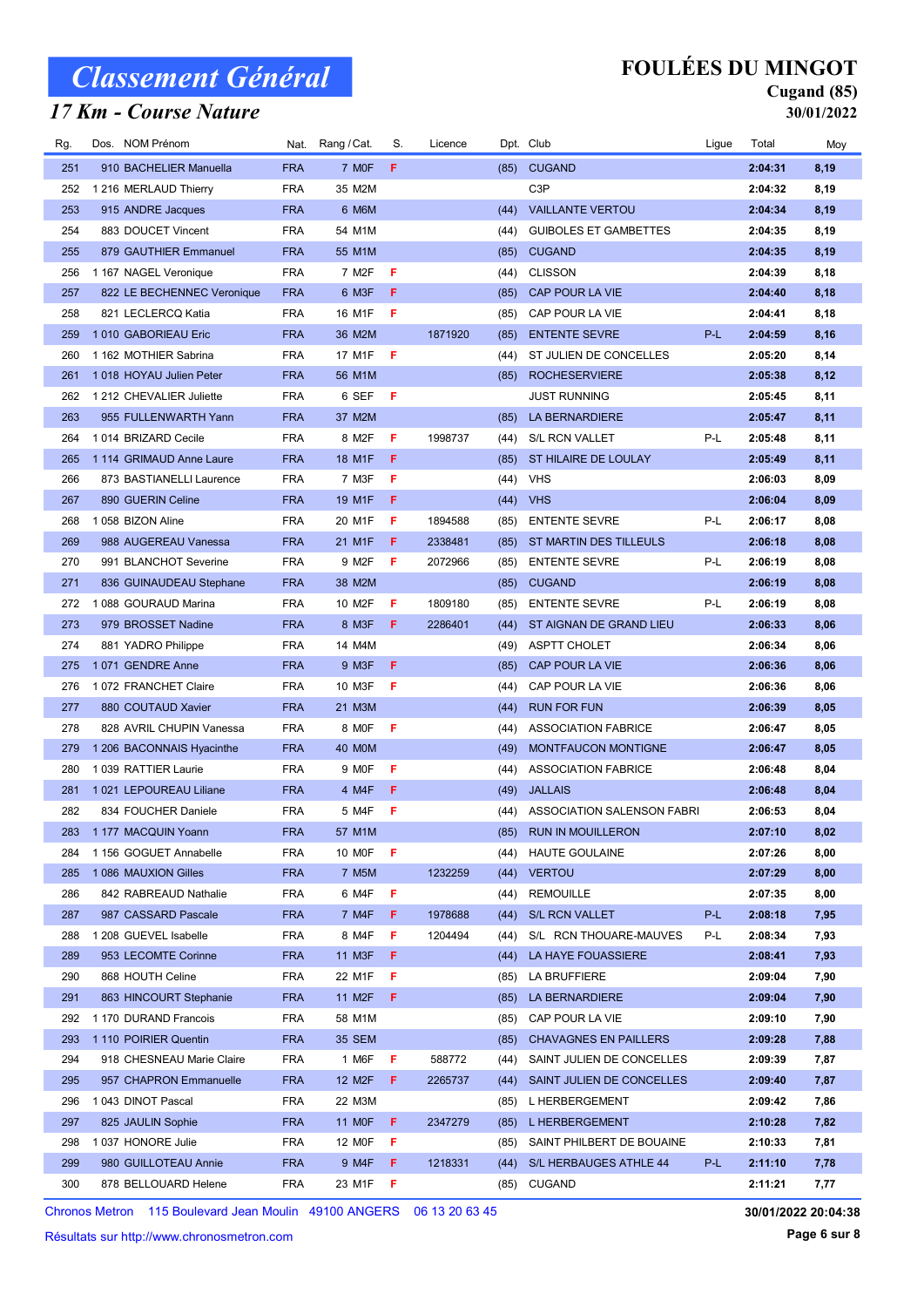### 17 Km - Course Nature

### FOULÉES DU MINGOT

#### Cugand (85) 30/01/2022

| Rg. | Dos. NOM Prénom                  |            | Nat. Rang / Cat.    | S. | Licence |      | Dpt. Club                  | Ligue | Total   | Moy  |
|-----|----------------------------------|------------|---------------------|----|---------|------|----------------------------|-------|---------|------|
| 301 | 844 DURET Celine                 | <b>FRA</b> | 24 M1F              | F  |         | (85) | <b>MORTAGNE SUR SEVRE</b>  |       | 2:11:21 | 7,77 |
| 302 | 835 FORME BECHERAT Anne Gael FRA |            | 13 M2F              | F  |         | (44) | <b>CLISSON</b>             |       | 2:11:24 | 7,76 |
| 303 | 975 MERLET Christelle            | <b>FRA</b> | 14 M2F              | F. | 1970740 | (85) | S/L ABV MONTAIGU VENDEE    | P-L   | 2:11:41 | 7,75 |
| 304 | 933 MAZOUE Alexandra             | <b>FRA</b> | 15 M2F              | F  | 1748343 | (85) | S/L ABV MONTAIGU VENDEE    | P-L   | 2:11:42 | 7,74 |
| 305 | 816 REMAUD Soizic                | <b>FRA</b> | 25 M1F              | F. | 2339202 | (85) | <b>BOUFFERE</b>            |       | 2:11:44 | 7,74 |
| 306 | 945 ROUSSEAU Maite               | <b>FRA</b> | 7 SEF               | F  | 2000302 | (85) | S/L ABV MONTAIGU VENDEE    | P-L   | 2:11:44 | 7,74 |
| 307 | 1044 DINOT Lucie                 | <b>FRA</b> | 26 M1F              | F. |         | (85) | L HERBERGEMENT             |       | 2:11:54 | 7,73 |
| 308 | 981 PITEL Elodie                 | <b>FRA</b> | 16 M2F              | F  |         | (44) | MOUZILLON                  |       | 2:12:16 | 7,71 |
| 309 | 865 CHIRON Sophie                | <b>FRA</b> | 13 MOF              | F  |         | (44) | <b>SAINT LYPHARD</b>       |       | 2:12:20 | 7,71 |
| 310 | 858 GOUY Rosamee                 | <b>FRA</b> | 27 M1F              | F  | 1989764 | (44) | S/L RCN SAINTE LUCE        | P-L   | 2:12:22 | 7,71 |
| 311 | 854 VAN DONSELAAR Jan            | <b>FRA</b> | 23 M3M              |    | 1985997 | (44) | S/L RCN SAINTE LUCE        | P-L   | 2:12:22 | 7,71 |
| 312 | 954 PICARD Floriane              | <b>FRA</b> | 14 MOF              | F  |         | (85) | LA BERNARDIERE             |       | 2:12:48 | 7,68 |
| 313 | 1 210 BACHELIER Dany             | <b>FRA</b> | 41 M0M              |    |         |      |                            |       | 2:13:34 | 7,64 |
| 314 | 1 133 GRIFFON Vincent            | <b>FRA</b> | 42 M0M              |    |         | (85) | <b>LA BERNARDIERE</b>      |       | 2:14:01 | 7,61 |
| 315 | 1094 BESSE Myriam                | <b>FRA</b> | 2 M6F               | F. | 539035  | (44) | S/L RCN LOIRE DIVATTE      | P-L   | 2:14:18 | 7,59 |
| 316 | 1038 CAILLE Nelly                | <b>FRA</b> | 12 M3F              | F. |         | (44) | <b>RCN CLISSON</b>         |       | 2:14:34 | 7,58 |
| 317 | 1025 MENARD Rene                 | <b>FRA</b> | 8 M5M               |    | 1765696 | (49) | AS MARTIGNE-BRIAND         | P-L   | 2:15:28 | 7,53 |
| 318 | 817 FRAUDIN Anne Francoise       | <b>FRA</b> | 17 M2F              | F  |         | (44) | <b>RUNNING MAINE</b>       |       | 2:15:53 | 7,51 |
| 319 | 833 RADIDEAU Laure               | <b>FRA</b> | 13 M3F              | F. |         | (44) | <b>CLISSON</b>             |       | 2:15:54 | 7,51 |
| 320 | 1 213 MILLET Claire              | <b>FRA</b> | 18 M2F              | F  |         | (44) | <b>CAPHG</b>               |       | 2:15:54 | 7,51 |
| 321 | 829 BELLEIL Peggy                | <b>FRA</b> | 28 M1F              | F. |         | (44) | <b>RUNNING MAINE</b>       |       | 2:15:56 | 7,50 |
| 322 | 1054 DUGAST Marylene             | <b>FRA</b> | 19 M2F              | F  | 1931548 | (85) | S/L ABV MONTAIGU VENDEE    | P-L   | 2:16:53 | 7,45 |
| 323 | 1 186 TESSIER Sebastien          | <b>FRA</b> | 39 M2M              |    |         | (44) | LA HAYE FOUASSIERE         |       | 2:17:25 | 7,42 |
| 324 | 1 005 MANCEAU Heloise            | <b>FRA</b> | 8 SEF               | F  |         | (85) | <b>MEO</b>                 |       | 2:17:33 | 7,42 |
| 325 | 994 MASSIQUET Jacques            | <b>FRA</b> | 15 M4M              |    | 2281762 | (44) | <b>VALLET</b>              |       | 2:17:42 | 7,41 |
| 326 | 993 MASSIQUET Claire             | <b>FRA</b> | 10 M4F              | F  | 2072524 | (44) | <b>S/L RCN VALLET</b>      | P-L   | 2:17:42 | 7,41 |
| 327 | 1011 CARRE David                 | <b>FRA</b> | 59 M1M              |    |         | (44) | RUGBY CLUB TERRE DE MONTAI |       | 2:17:47 | 7,40 |
| 328 | 1012 BREBION Tanguy              | <b>FRA</b> | 36 SEM              |    | 2289780 | (49) | VILLEDIEU LA BLOUERE       |       | 2:18:08 | 7,38 |
| 329 | 967 GOISLOT Mirella              | <b>FRA</b> | 14 M3F              | F. | 2195727 | (49) | <b>CHOLET</b>              |       | 2:18:15 | 7,38 |
| 330 | 961 ALLARD SARRAZIN Emilie       | <b>FRA</b> | 15 MOF              | F  |         | (85) | <b>ESSARTS EN BOCAGE</b>   |       | 2:18:21 | 7,37 |
| 331 | 921 OLLIVIER Cecile              | <b>FRA</b> | 29 M1F              | F. | 2339287 | (85) | <b>MONTAIGU</b>            |       | 2:18:32 | 7,36 |
| 332 | 1047 EVELIN Nathalie             | <b>FRA</b> | 20 M2F              | F  | 1810057 | (85) | S/L ABV MONTAIGU VENDEE    | P-L   | 2:18:38 | 7,36 |
| 333 | 886 ROULEAU Isabelle             | <b>FRA</b> | 15 M3F              | F  | 1970744 | (85) | S/L ABV MONTAIGU VENDEE    | P-L   | 2:18:39 | 7,36 |
| 334 | 1 069 PINEAU Didier              | <b>FRA</b> | 16 M4M              |    |         | (44) | AIGREFEUILLE               |       | 2:18:48 | 7,35 |
| 335 | 1 144 MOREAU Alan                | <b>FRA</b> | 40 M2M              |    |         | (44) | <b>VHS</b>                 |       | 2:19:10 | 7,33 |
| 336 | 894 STUDER Stella                | <b>FRA</b> | 21 M2F              | F  | 1972327 | (85) | S/L ABV MONTAIGU VENDEE    | P-L   | 2:19:33 | 7,31 |
| 337 | 1063 BONNET Sophie               | <b>FRA</b> | 22 M <sub>2</sub> F | F  | 1655876 | (85) | SAINT GEORGES DE MONTAIGU  |       | 2:19:46 | 7,30 |
| 338 | 1 223 ROCU BARBEAU Elodie        | <b>FRA</b> | 9 SEF               | F  |         | (44) | SAINTE LUCE SUR LOIRE      |       | 2:20:24 | 7,26 |
| 339 | 1 222 ROCU Gael                  | <b>FRA</b> | 37 SEM              |    |         | (44) | SAINTE LUCE SUR LOIRE      |       | 2:20:26 | 7,26 |
| 340 | 1 192 DAVID Serge                | <b>FRA</b> | 9 M5M               |    |         | (44) | <b>SAINT VIAUD</b>         |       | 2:20:30 | 7,26 |
| 341 | 824 RONDEAU Nathalie             | <b>FRA</b> | 23 M <sub>2</sub> F | F  |         | (44) | <b>ASSOCIATION FABRICE</b> |       | 2:20:30 | 7,26 |
| 342 | 860 CANTO Aurelie                | <b>FRA</b> | 10 SEF              | F  |         | (29) | <b>BREST</b>               |       | 2:20:43 | 7,25 |
| 343 | 1 050 RAFFLEGEAU Elodie          | <b>FRA</b> | 16 MOF              | F. |         | (44) | <b>GORGES</b>              |       | 2:20:57 | 7,24 |
| 344 | 944 ROBERT Barbara               | <b>FRA</b> | 16 M3F              | F  | 1575268 | (44) | COURIR A STE LUCE          | P-L   | 2:21:48 | 7,19 |
| 345 | 1 104 BOURGET Marie Pierre       | <b>FRA</b> | 1 M <sub>5</sub> F  | F. | 1555687 | (49) | <b>ENTENTE DES MAUGES*</b> | P-L   | 2:23:37 | 7,10 |
| 346 | 1 091 MENARD Christine           | <b>FRA</b> | 2 M <sub>5</sub> F  | F  | 1314071 | (49) | <b>ENTENTE DES MAUGES*</b> | P-L   | 2:23:38 | 7,10 |
| 347 | 1 098 VRIGNAUD Karine            | <b>FRA</b> | 17 M3F              | F. | 2361533 | (85) | SAINT GEORGES DE MONTAIGU  |       | 2:24:10 | 7,08 |
| 348 | 843 FAVREAU Jean Pierre          | <b>FRA</b> | 10 M5M              |    |         | (44) | <b>RUNNING MAINE</b>       |       | 2:25:56 | 6,99 |
| 349 | 982 PETIT Annie                  | <b>FRA</b> | 18 M3F              | F. | 2083812 | (44) | <b>S/L RCN VALLET</b>      | P-L   | 2:27:07 | 6,93 |
| 350 | 1051 GANACHEAU Christophe        | <b>FRA</b> | 11 M5M              |    |         | (44) | <b>VHS VALLET</b>          |       | 2:27:08 | 6,93 |